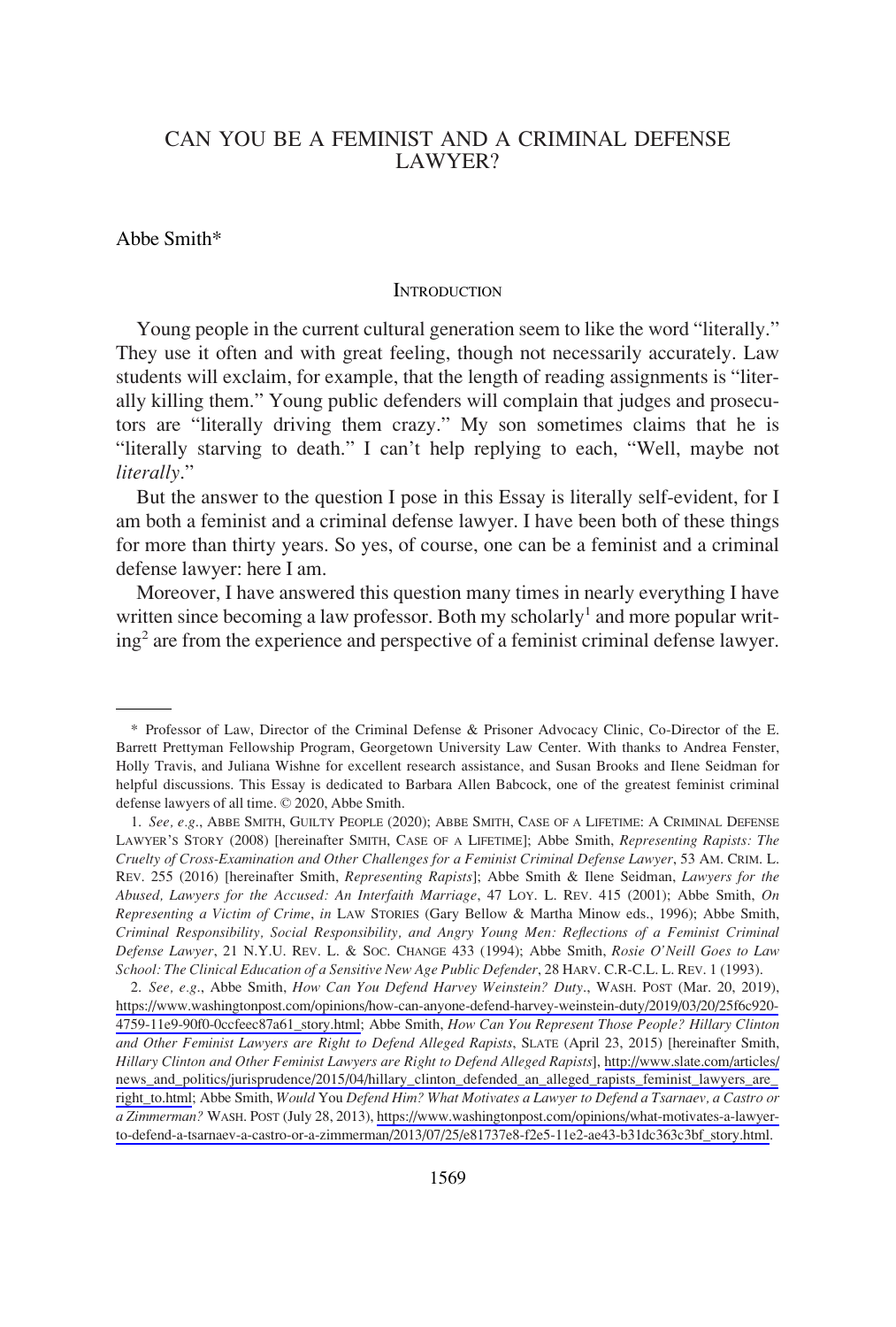The fact that I am a feminist is interwoven into the way I practice criminal law and how I think about it.

It would be nice to end this project here. Pithy legal scholarship is virtually unheard of in the twenty-first century.<sup>3</sup> But the question about feminism and criminal defense seems to keep coming up, lately with new urgency because of heightened awareness about sexual assault.

Consider, for example, the renewed media focus on Hillary Clinton's representation of an alleged child rapist in Arkansas in 1975 in the lead-up to the 2016 presidential election. Commentators wondered how Clinton, who had dedicated much of her professional life to advocating for women and children, could have defended such a criminal.<sup>4</sup> A meme about the case, in which Clinton is said to have "volunteered" to "free" a rapist she "knew . . . was guilty" and then "laughed about it," went viral, even though these claims were false.<sup>5</sup> The truth was that Clinton was appointed to represent an indigent criminal defendant accused of child rape (though whether she volunteered or was appointed should be of no moment), litigated the case well, and obtained a favorable plea.<sup>6</sup>

The Clinton kerfuffle was mere foreshadowing. A year later came the seismic cultural shift of the #MeToo movement against sexual assault and harassment. Fueled by multiple sexual abuse allegations against Hollywood producer Harvey Weinstein in 2017 and similar allegations against other celebrities soon thereafter, $7$  women who had been abused by powerful men—often in secrecy, protected by others, with the men seemingly immune from consequences—were suddenly bringing them down. It was miraculous and empowering, and the sides were clearly drawn: either stand by your sisters at this crucial cultural moment or defend the bad guys.

*See* Eric Segall, *The Future of Lengthy Law Review Scholarship*, DORF ON LAW (Apr. 9, 2018), [http://www.](http://www.dorfonlaw.org/2018/04/the-future-of-lengthy-law-review.html) 3. [dorfonlaw.org/2018/04/the-future-of-lengthy-law-review.html](http://www.dorfonlaw.org/2018/04/the-future-of-lengthy-law-review.html) (referring to the "lengthy, footnote heavy, and often wildly theoretical law review articles[s] . . . published every year, most of which die in a vacuum").

*See* Amy Chozick, *Clinton Defends Her Handling of a Rape Case in 1975*, N.Y. TIMES (July 7, 2014), 4. <http://www.nytimes.com/2014/07/08/us/08clinton.html>(reporting that Clinton said she took the case at the request of both a prosecutor and judge out of "professional duty"); *see also* MODEL RULES OF PROF'L CONDUCT r. 6.2 (AM. BAR ASS'N 2018) ("A lawyer shall not seek to avoid appointment by a tribunal to represent a person except for good cause.").

<sup>5.</sup> Kim Lacapria & David Mikkelson, *Did Hillary Clinton Free a Child Rapist?* SNOPES (May 2, 2016), <https://www.snopes.com/fact-check/hillary-clinton-freed-child-rapist-laughed-about-it/>(reporting about a false meme about the case that went viral).

<sup>6.</sup> *Id*.; *see also* Smith, *Hillary Clinton and Other Feminist Lawyers are Right to Defend Alleged Rapists*, *supra*  note 2.

*See generally* JODI KANTOR & MEGAN TWOHEY, SHE SAID: BREAKING THE SEXUAL HARASSMENT STORY 7. THAT HELPED IGNITE A MOVEMENT (2019) (New York Times reporters recounting their investigation into sexual harassment and assault allegations against Harvey Weinstein); RONAN FARROW, CATCH AND KILL: LIES, SPIES, AND A CONSPIRACY TO PROTECT PREDATORS (2019) (New Yorker Magazine reporter recounting his investigation into Weinstein); *see also* Jane Mayer, *The Case of Al Franken*, NEW YORKER (July 29, 2019), [https://www.](https://www.newyorker.com/magazine/2019/07/29/the-case-of-al-franken) [newyorker.com/magazine/2019/07/29/the-case-of-al-franken](https://www.newyorker.com/magazine/2019/07/29/the-case-of-al-franken) (noting the "allegations of egregious sexual misconduct" against Weinstein, followed by similar allegations against Louis C.K., Mark Halperin, Charlie Rose, Matt Lauer, Russell Simmons, and John Conyers, all of which resulted in "serious repercussions").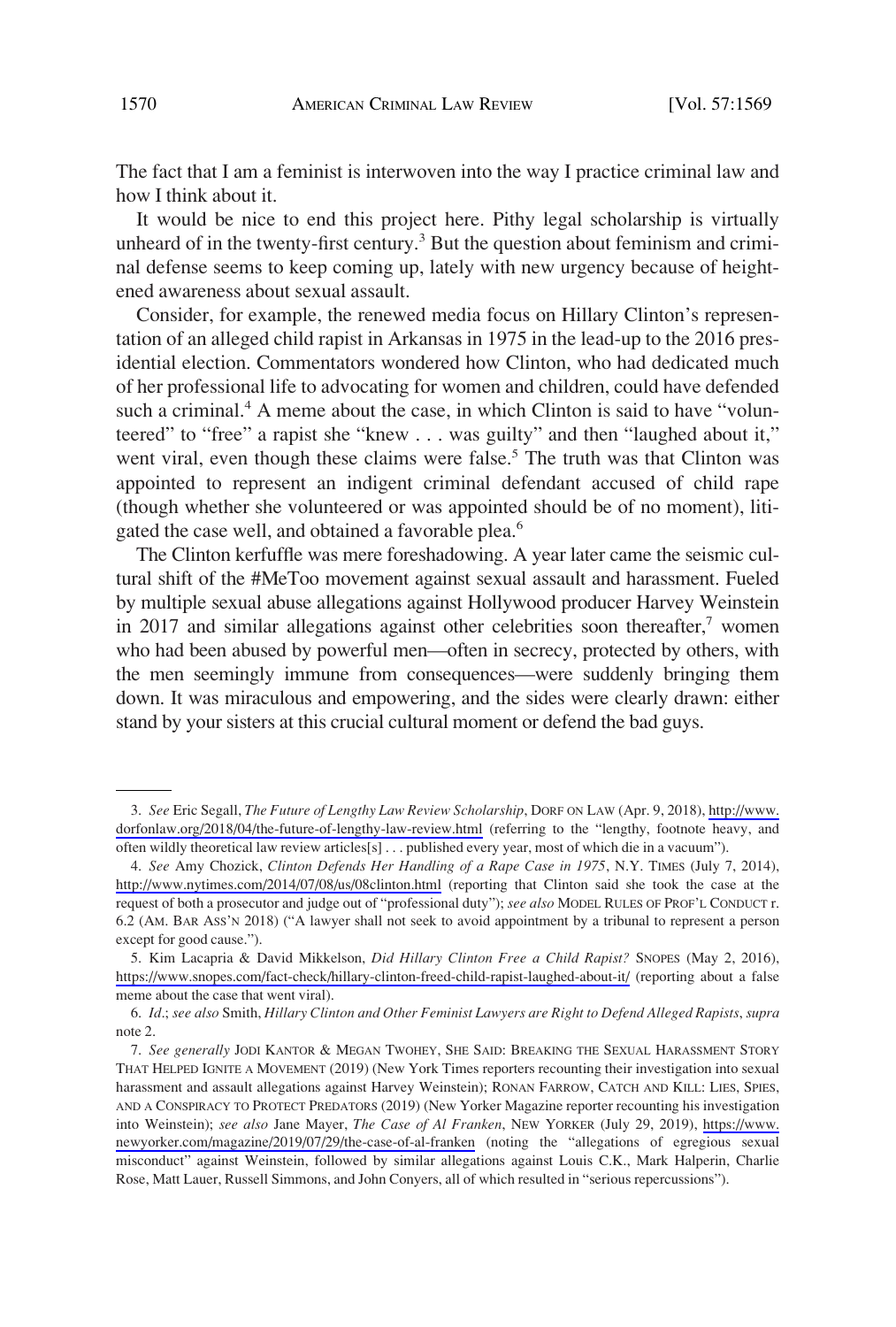Many feminists seemed to embrace the credo of the #MeToo movement: "Believe Women," no matter what.<sup>8</sup> As *New Yorker* writer Jane Mayer notes, now that "women's accusations of sexual discrimination and harassment are finally being taken seriously, after years of belittlement and dismissal," some find it "offensive" to even "subject accusers to scrutiny."9 Apparently, if you are a #MeToo supporter, every allegation of sexual assault is true.

This is especially troubling in a criminal context. Even when the stakes are at their highest, not only must we stand by all women accusers, not question their accounts, and never take a man's word over a woman's, but apparently we must regard every purported instance of sexual abuse as equally heinous and equally worthy of the harshest criminal punishment.<sup>10</sup> Hence, according to the #MeToo view embraced by many feminists, neither due process nor the principle of proportionality<sup>11</sup> applies to sex cases.

In this Essay, I will not talk about the importance of defending factually innocent men criminally accused of sexual assault.<sup>12</sup> This should not be controversial for anyone, feminist or not.<sup>13</sup> Nor will I discuss the long and ugly history of black men being falsely accused of rape in this country, usually by white women.<sup>14</sup> The

12. *See, e.g*., WHEN THEY SEE US (Netflix 2019) (devastating four-part television miniseries about the wrongful prosecution and imprisonment of five innocent young black men for the rape of a white jogger in Central Park in 1989); THE CENTRAL PARK FIVE (Sundance Selects/PBS 2012) (documentary about the same case). These films are essential watching for anyone concerned about criminal justice in the United States.

13. *See generally* SMITH, CASE OF A LIFETIME, *supra* note 1 (the author recounting her representation of an innocent woman who served 28 years in prison); Barbara Allen Babcock, *Defending the Guilty*, 32 CLEV. ST. L. REV. 175, 180 (1983) (noting how "grueling" and important defending the innocent is); Robert P. Mosteller, *Why Defense Attorneys Cannot, But Do, Care About Innocence*, 50 SANTA CLARA L. REV. 1, 2 (2010) (pointing out that, inevitably, if uncharacteristically, defense lawyers care about innocence).

14. For a riveting account of one such case, see GILBERT KING, DEVIL IN THE GROVE: THURGOOD MARSHALL, THE GROVELAND BOYS, AND THE DAWN OF A NEW AMERICA (2012) (recounting the true story of four young black men accused of raping a white woman in Lake County, Florida, in 1949). *See also* DAN T. CARTER, SCOTTSBORO: A TRAGEDY OF THE AMERICAN SOUTH (rev. ed. 2007) (recounting the true story of nine young black men ranging in age from twelve to nineteen accused of raping two white women in northeastern Alabama in 1931).

*See* Monica Hesse, *Do We Really 'Believe Women'? How the Kavanaugh Accusation Will Put a Slogan to*  8. *the Test*, WASH. POST (Sept. 18, 2018), [https://www.washingtonpost.com/lifestyle/style/do-we-really-believe](https://www.washingtonpost.com/lifestyle/style/do-we-really-believe-women-how-the-kavanaugh-accusation-will-put-a-slogan-to-the-test/2018/09/16/c8a7405e-b9f2-11e8-a8aa-860695e7f3fc_story.html)[women-how-the-kavanaugh-accusation-will-put-a-slogan-to-the-test/2018/09/16/c8a7405e-b9f2-11e8-a8aa-](https://www.washingtonpost.com/lifestyle/style/do-we-really-believe-women-how-the-kavanaugh-accusation-will-put-a-slogan-to-the-test/2018/09/16/c8a7405e-b9f2-11e8-a8aa-860695e7f3fc_story.html)[860695e7f3fc\\_story.html](https://www.washingtonpost.com/lifestyle/style/do-we-really-believe-women-how-the-kavanaugh-accusation-will-put-a-slogan-to-the-test/2018/09/16/c8a7405e-b9f2-11e8-a8aa-860695e7f3fc_story.html) (noting that "shortly after #MeToo spread as a hashtag and shorthand, a companion phrase also emerged: 'Believe women'").

<sup>9.</sup> Mayer, *The Case of Al Franken*, *supra* note 7.

<sup>10.</sup> *But see* Coker v. Georgia, 433 U.S. 584, 584 (1977) (holding that the death penalty for rape violates the Eighth Amendment's ban on cruel and unusual punishment as grossly disproportionate to the crime).

<sup>11.</sup> See generally AHARON BARAK. PROPORTIONALITY: CONSTITUTIONAL RIGHTS AND THEIR LIMITATIONS (2012) (discussing proportionality as a general constitutional matter); *see also* John Deigh, *Punishment and Proportionality*, 33 CRIM. JUST. ETHICS 185 (2014) (arguing that proportional punishment means that the offender receive the minimal amount of pain or loss necessary to preserve social order); Eisha Jain, *Proportionality and Other Misdemeanor Myths*, 98 B.U. L. REV. 953 (2018) (critically examining misdemeanor punishment from the perspective of proportionality); Judith Lichtenberg, *How US Prisons Violate Three Principles of Criminal Justice*, BIG THINK (Mar. 16, 2018), [https://bigthink.com/aeon-ideas/how-us-prisons](https://bigthink.com/aeon-ideas/how-us-prisons-violate-three-principles-of-criminal-justice)[violate-three-principles-of-criminal-justice](https://bigthink.com/aeon-ideas/how-us-prisons-violate-three-principles-of-criminal-justice) (arguing that the US has violated core principles of criminal justice, including proportionality, in its current approach to criminal punishment).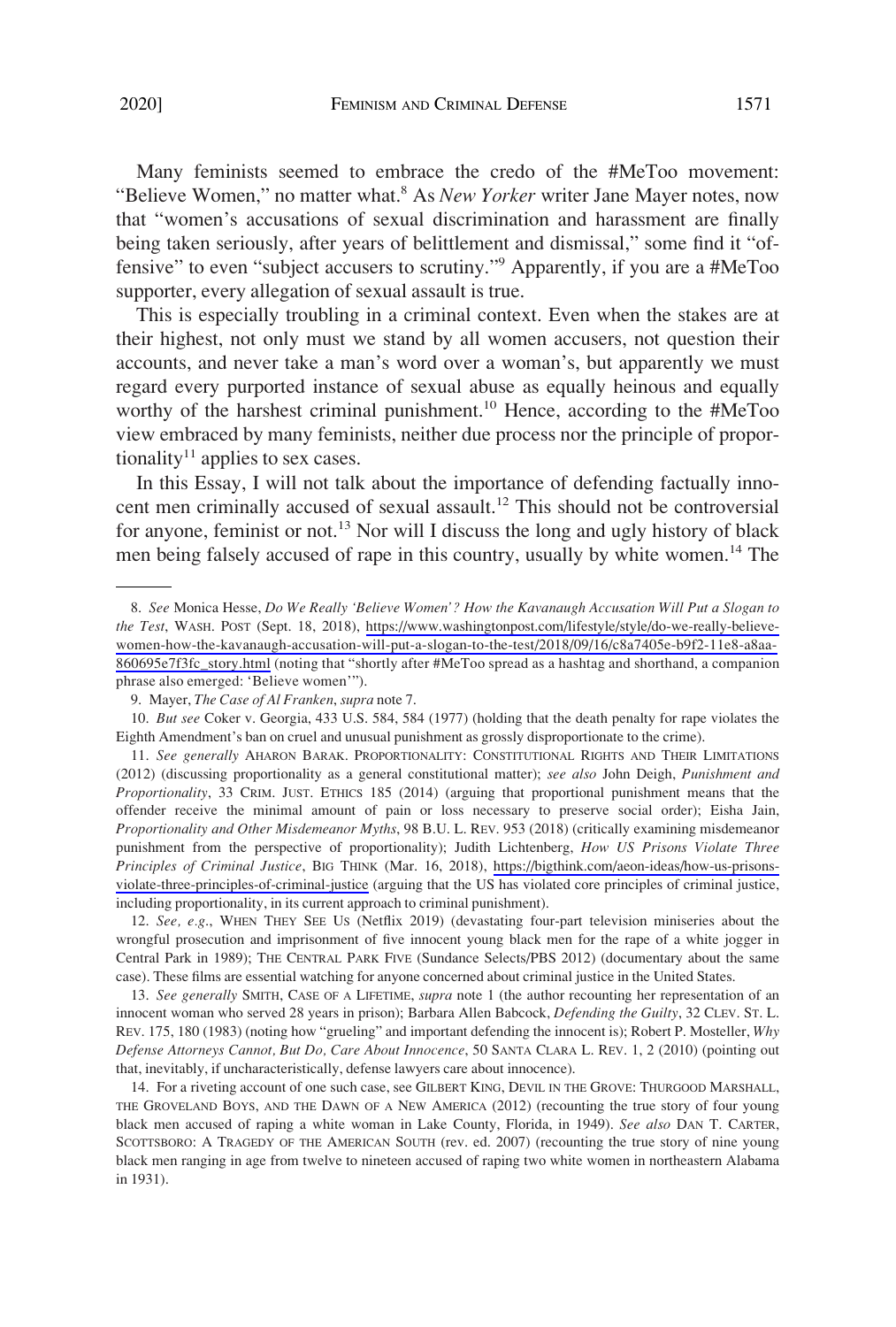vestiges of Jim Crow persist;<sup>15</sup> race and rape have always been deeply intertwined in our criminal legal system and ought to be of concern to all lawyers and nonlawyers, feminist or not.<sup>16</sup>

Instead, I will try to identify and address the hard questions for feminist criminal defense lawyers today, in both theory and practice. I focus on sex cases because these cases seem to provoke the most conflict for young feminists. In so doing, I first discuss the obligations of feminism in a time of over-criminalization and mass incarceration, $17$  as well as the obligations of criminal defenders in a time of heightened awareness about sexual assault and sexual violence, and how to reconcile these things. I then use two cases—the Brock Turner (Stanford swimmer case) and a more typical case not in the public eye (involving an African American man serving a lengthy sentence for rape)—in order to make more concrete how a feminist defender might think about these kinds of cases.

As I note above, this Essay is in many ways what I have been writing about my entire academic career. It is the "feminist subset" of the Cocktail Party Question: How Can You Represent Those People?<sup>18</sup> It is also an exhortation to young feminists contemplating a career in criminal law to become defenders rather than prosecutors,<sup>19</sup> and perhaps a little vindication for those feminist defenders who have been doing the work for years.<sup>20</sup> More and more women seem to be entering law

17. See generally Wendy Sawyer & Peter Wagner, *Mass Incarceration: The Whole Pie 2019*, PRISON POLICY INITIATIVE (Mar. 19, 2019), <https://www.prisonpolicy.org/reports/pie2019.html> (reporting that the American criminal justice system holds almost 2.3 million people in 1,719 state prisons, 109 federal prisons, 1,772 juvenile correctional facilities, 3,163 local jails, and 80 Indian Country jails as well as in military prisons, immigration detention facilities, civil commitment centers, state psychiatric hospitals, and prisons in the U.S. territories). If you include the 4.4 million people on parole or probation in the US, the grand total of people under the control of the criminal legal system is 6.7 million. *Id*. People of color, especially African Americans, are disproportionately represented in our nation's prisons and jails. While African Americans are only 13 percent of US residents, they make up 40% of the incarcerated population. *Id*. Contrary to what many people think, incarcerated drug offenders are not the reason we have mass incarceration; the main driver is "violent" state crime—which includes a wide variety of offenses, some of which are not very violent at all. *Id*.

18. *See generally* HOW CAN YOU REPRESENT THOSE PEOPLE? (Abbe Smith & Monroe H. Freedman eds., 2013) (collection of essays by criminal lawyers and legal academics answering the "Cocktail Party Question").

*See* Linda Hirshman, *Remember that the Prosecution of the Central Park Five Failed Women, Too*, N.Y. 19. TIMES (June 18, 2019), <https://www.nytimes.com/2019/06/18/opinion/central-park-five.html> (noting that the "Manhattan district attorney's sex crimes unit was . . . a potent expression of the feminist movement" during the wrongful prosecution of the Central Park Five).

20. I think of feminist defenders like Cris Arguedes, Barbara Babcock, Blair Berk, Jennifer Brown, Judy Clarke, Angela J. Davis, Alison Flaum; Nancy Gertner, Aya Gruber, Carey Haughwout, Vida Johnson, Holly

<sup>15.</sup> In many ways, the Central Park Five can be seen as a latter-day version of the Scottsboro Boys. *See* WHEN THEY SEE US, *supra* note 12; THE CENTRAL PARK FIVE, *supra* note 12.

<sup>16.</sup> For important discussions of the interconnectedness of race and rape, see Angela Harris, *Race and Essentialism in Feminist Legal Theory*, 42 STAN. L. REV. 581, 598–601 (1990) (pointing out that, historically, rape was something that happened to white women, not black women, and it "signified the terrorism of black men by white men, aided and abetted, passively (by silence) or actively (by 'crying rape'), by white women"); Dorothy E. Roberts, *Rape, Violence, and Women's Autonomy*, 69 CHI.-KENT L. REV. 359, 362–69 (1993) (discussing the racialized meaning of rape); Jennifer Wriggins, Note, *Rape, Racism, and the Law*, 6 HARV. WOMEN'S L.J. 103, 103 (1983) (discussing rape and race from a feminist perspective and noting that the "history of rape in this country has focused on the rape of white women by Black men").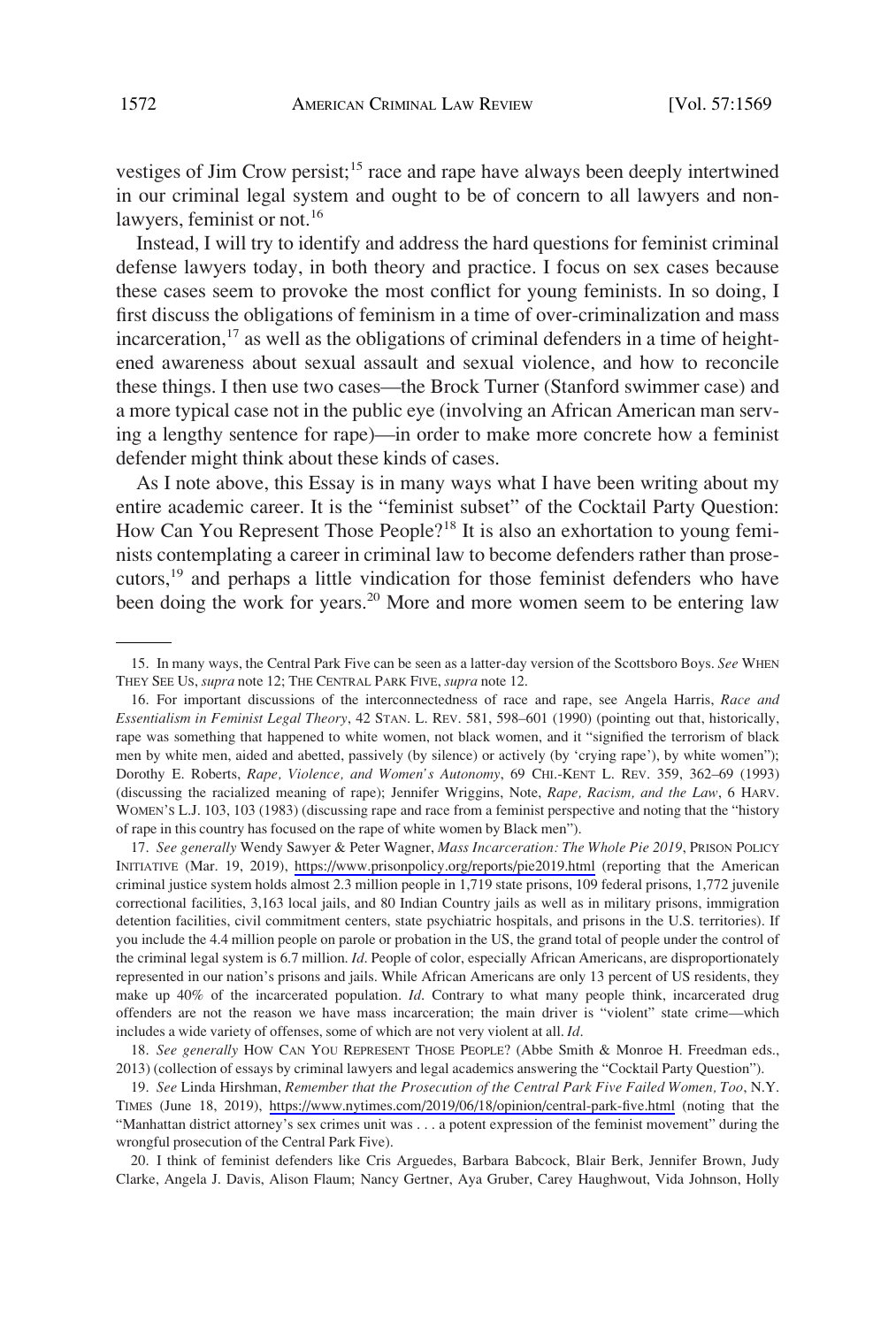# I. "FEMINISM" IN A TIME OF MASS INCARCERATION

something that explicitly answers this question.

Feminism is not one-dimensional. It is a movement, an ideology, and a method. Its most basic aim is to achieve gender equality, but this is a simplistic rendering of feminism. Feminism includes a range of socio-political movements and ideologies that seek to define and achieve the political, economic, social, and personal equality of the sexes.<sup>22</sup> Feminist theory seeks to understand the nature of gender inequality and the nature of gender itself—by examining women's (and men's) social roles and lived experience.<sup>23</sup> Taking women's lived experience seriously is also a key feminist method.<sup>24</sup> There is liberal feminism, radical feminism, Marxist-feminism, post-modern feminism, critical race feminism, and intersectional feminism.<sup>25</sup> In the United States, feminism came in different waves. The first wave was the movement for women's suffrage in the nineteenth and twentieth centuries.26 The second wave was the women's liberation movement for legal and social equality in the  $1960s$ .<sup>27</sup> The third wave started in the early 1990s and focused on diversity, individual variability, intersectionality, and queer theory.28

Maguigan, Patricia McInerney, Erin Murphy, Cookie Ridolfi, Michele Roberts, Ann Roan, Jill Paperno, Cookie Polan, Catherine Roraback, Maureen Rowley, Alison Siegler, Shelley Stark, Robin Steinberg, Phyllis Subin, and Ellen Yaroshefsky, among others.

<sup>21.</sup> I could find no empirical support for this assertion, but it reflects my experience and that of others in the public defense community. *See* Phyllis Subin, *Have Gender Bias and the Glass Ceiling Been Shattered in the #Me Too Era?*, NAT'L ASS'N FOR PUB. DEF. (Nov. 26, 2019), [https://www.publicdefenders.us/ev\\_calendar\\_day.](https://www.publicdefenders.us/ev_calendar_day.asp?date=11/26/) [asp?date=11/26/ 2019&eventid=162](https://www.publicdefenders.us/ev_calendar_day.asp?date=11/26/) (discussing women in public defense in the recent past and today).

<sup>22.</sup> *See generally* Catharine A. Mackinnon, Difference and Dominance: On Sex Discrimination (Oct. 24, 1984), *in* FEMINISM UNMODIFIED: DISCOURSES ON LIFE AND LAW 32 (1987); Kimberle´ Crenshaw, *Mapping the Margins: Intersectionality, Identity Politics, and Violence Against Women of Color*, 43 STAN. L. REV. 1241 (1991); Sandra Harding, *The Instability of the Analytical Categories of Feminist Theory*, 11 SIGNS 645 (1986); Robin West, *Jurisprudence and Gender*, 55 U. CHI. L. REV. 1 (1988); Wendy W. Williams, *Notes From A First Generation*, 1989 U. CHI. LEGAL F. 99, 99–113.

<sup>23.</sup> *See* Harding, *The Instability of the Analytical Categories of Feminist Theory*, *supra* note 22, at 646–47; West, *Jurisprudence and Gender*, *supra* note 22, at 28.

<sup>24.</sup> *See generally* FEMINISM IN OUR TIME: THE ESSENTIAL WRITINGS, WORLD WAR II TO THE PRESENT (Miriam Schnier ed., 1994) (historically informed sourcebook by prominent feminist historian on the intellectual and political underpinnings of contemporary feminism); THE ESSENTIAL FEMINIST READER (Estelle B. Freedman ed., 2007) (similar feminist sourcebook but with a broader international focus).

<sup>25.</sup> *See generally* NANCY F. COTT, THE GROUNDING OF MODERN FEMINISM (1989); RORY C. DICKER, A HISTORY OF U.S. FEMINISMS (2016).

<sup>26.</sup> *See generally* COTT, *supra* note 25; DICKER, *supra* note 25.

<sup>27.</sup> *See generally* DICKER, *supra* note 25; JUDITH EVANS, FEMINIST THEORY TODAY: AN INTRODUCTION TO SECOND WAVE FEMINISM (1995); ESTELLE FREEDMAN, NO TURNING BACK: THE HISTORY OF FEMINISM AND THE FUTURE OF WOMEN (2002).

<sup>28.</sup> *See* JUDITH BUTLER, GENDER TROUBLE: FEMINISM AND THE SUBVERSION OF IDENTITY (1990) (prominent philosopher and gender theorist discussing feminism).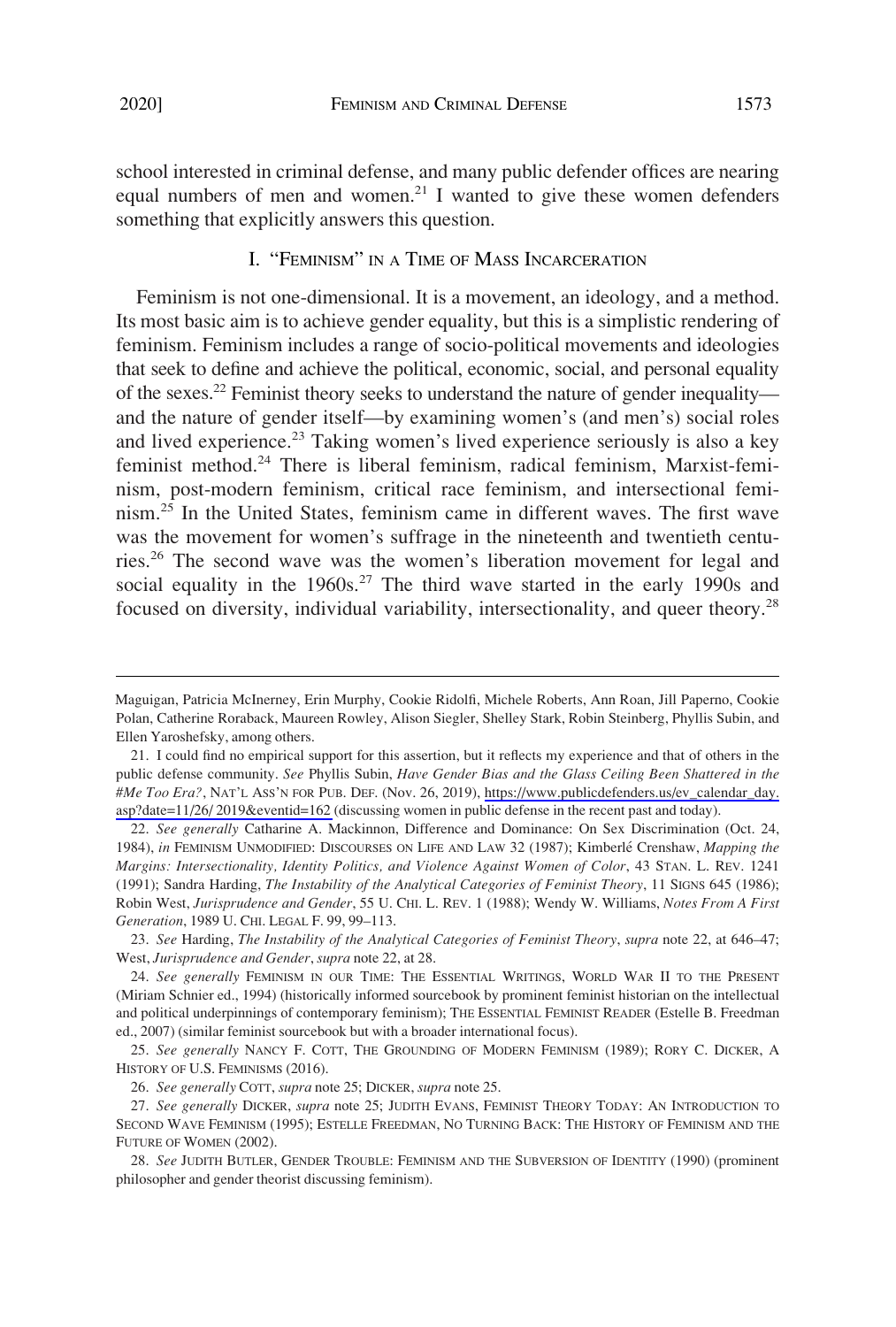The fourth wave started around 2012 and focused on "rape culture," which helped give rise to the #MeToo movement.<sup>29</sup>

Feminism that is one-dimensional, or one-issue-oriented, is problematic. It has historically been too white, too middle-class, too economic rights-driven, and too victims' rights-driven. The victims' rights focus has morphed into what is now called "carceral feminism," which regards increased policing, prosecution, and imprisonment as the primary solution to violence against women.<sup>30</sup> This brand of feminism too often embraces criminal punishment as the answer to a variety of complex and entrenched social problems and, sadly, has contributed to mass incarceration.<sup>31</sup>

I prefer, instead, the activists and commentators who reject carceral feminism and are developing a deeply feminist approach to crime and punishment. This approach includes restorative justice and a focus on institutional and cultural responsibility for gendered violence, rather than individual punishment.<sup>32</sup> These

31. *See* Aya Gruber, *Neofeminism*, 50 HOUS. L. REV. 1325, 1354 (2013) (critiquing the reliance of second wave feminists on criminal law and criminal punishment to address male violence); Aya Gruber, *Rape, Feminism, and the War on Crime*, 84 WASH. L. REV. 581, 659 (2009) (same); *see also* Elizabeth Bernstein, *Militarized Humanitarianism Meets Carceral Feminism: The Politics of Sex, Rights, and Freedom in Contemporary Antitrafficking Campaigns*, 36 SIGNS 45, 57 (2010) (same); Janet Halley, *Rape in Berlin: Reconsidering the Criminalisation of Rape in the International Law of Armed Conflict*, 9 MELBOURNE J. INT'L L. 78 (2008) (same); Genevieve LeBaron & Adrienne Roberts, *Toward a Feminist Political Economy of Capitalism and Carcerality*, 36 SIGNS 19, 21 (2010) (same).

*See* KRISTIN BUMILLER, IN AN ABUSIVE STATE: HOW NEOLIBERALISM APPROPRIATED THE FEMINIST 32. MOVEMENT AGAINST SEXUAL VIOLENCE (2008) (arguing that the U.S. criminal legal system and social welfare apparatus appropriated the feminist movement against sexual violence, stifling women's autonomy, producing over-criminalization, and propagating the "black stranger" rape narrative); LEIGH GOODMARK, DECRIMINALIZING DOMESTIC VIOLENCE: A BALANCED POLICY APPROACH TO INTIMATE PARTNER VIOLENCE (2018) (arguing that the criminal legal system harms rather than helps those who are subjected to abuse and violence in their homes and communities and urging a restorative justice approach); GRUBER, *supra* note 30 (arguing that feminists should redirect their efforts from crime control and punishment toward challenging structures that subordinate women and other disadvantaged minorities); BETH RICHIE, ARRESTED JUSTICE: BLACK WOMEN, VIOLENCE, AND AMERICA'S PRISON NATION (2012) (arguing that black women face particular peril because of the ways that race and culture have not been sufficiently considered in the analysis of the causes and consequences of gender violence); *see also* Victoria Law, *Against Carceral Feminism*, JACOBIN MAG. (Oct. 17, 2014), [https://www.](https://www.jacobinmag.com/2014/10/against-carceral-feminism/)  [jacobinmag.com/2014/10/against-carceral-feminism/](https://www.jacobinmag.com/2014/10/against-carceral-feminism/) (arguing that relying on state violence—including the Violence Against Women Act—to curb domestic violence only ends up harming the most marginalized women); Dianne L. Martin, *Retribution Revisited: A Reconsideration of Feminists Criminal Law Reform Strategies*, 36 OSGOOD HALL L.J. 151, 158 (1998) (noting that a punitive, retribution-driven agenda now constitutes the public face of the women's movement and arguing that feminists have been co-opted by the New Right); Allegra M. McLeod, *Regulating Sexual Harm: Strangers, Intimates, and Social Institutional Reform*, 102 CALIF. L. REV. 1553, 1553 (2014) [hereinafter McLeod, *Regulating Sexual Harm*] (arguing that criminal regulation of "sexual harm" in the U.S. is overbroad, overly harsh, and neglects the most prevalent forms of vulnerability to sexual assault within families, schools, churches, prisons, and the military, and proposing an alternative reform framework focusing on institutional, structural, and social dynamics).

<sup>29.</sup> *See, e.g*., Melanie Dellplain, *Can a Feminist Defend a Rapist?: The Ethics of Legal Representation*, 31 GEO. J. LEGAL ETHICS 583, 593–600 (2018) (summarizing modern feminist thinking on sexual assault).

<sup>30.</sup> *See generally* AYA GRUBER, THE FEMINIST WAR ON CRIME: THE UNEXPECTED ROLE OF WOMEN'S LIBERATION IN MASS INCARCERATION (2020) (critiquing carceral feminism, which refers to the feminist embrace of the criminal legal system to solve or curtail gender-based violence).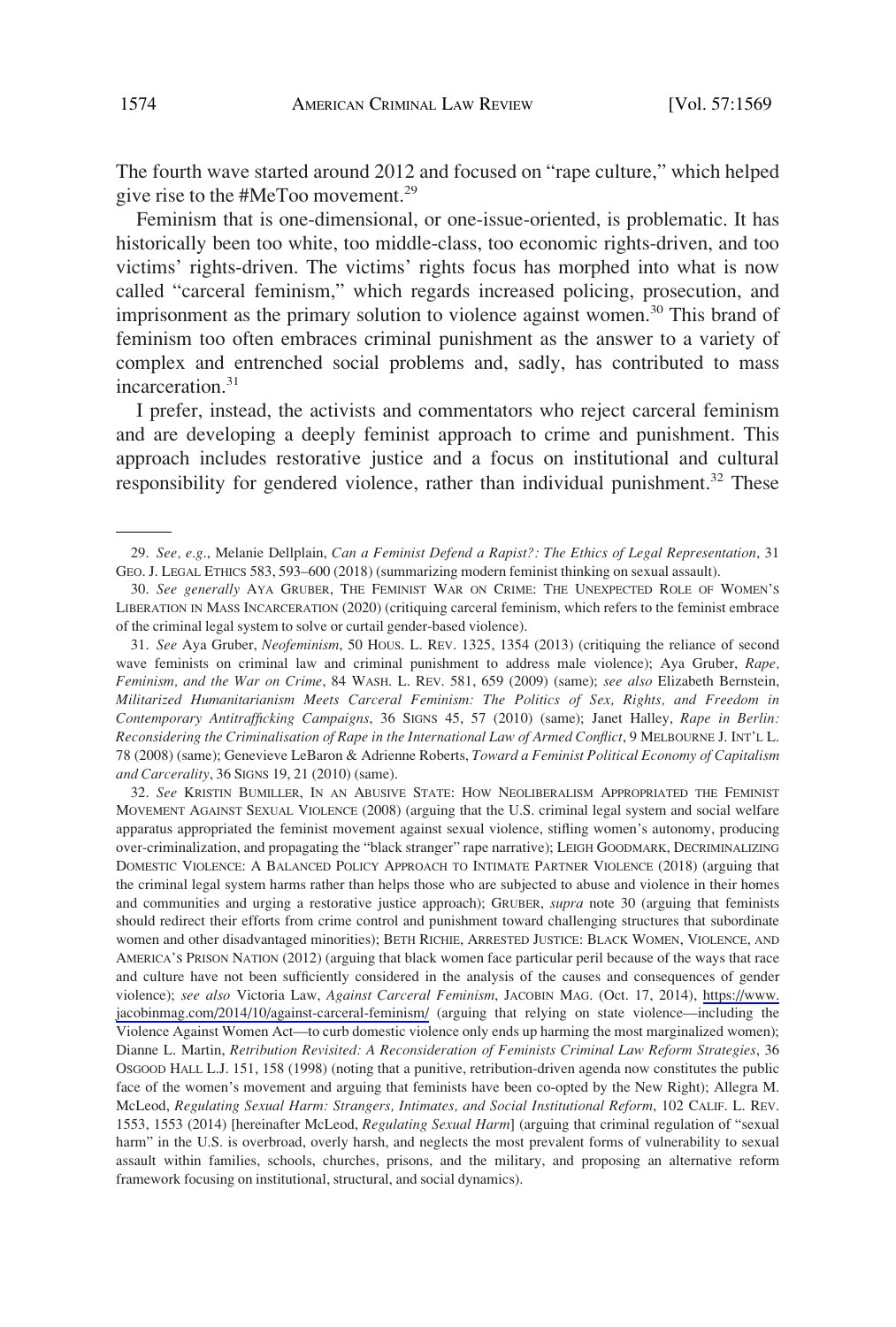feminists are concerned about both victims and perpetrators of crime, recognizing that these labels are overly binary, and the lines sometimes porous.<sup>33</sup> They understand that the cycle of violence runs deep; trauma is a chief contributor; childhood experiences like abuse, neglect, and witnessing violence play a significant role in whether a person will bring violence home; and prison often produces more trauma.34

One of these activists is a student of mine, Stefanie Mundhenk Harrelson, who was raped by someone she considered a friend while an undergraduate at Baylor University.<sup>35</sup> Her path is not as extraordinary as one might think.<sup>36</sup> She wanted two things in the aftermath of her attack: to heal from the physical and emotional trauma, and for her rapist not to assault anyone else.<sup>37</sup> She initially thought the best way to accomplish these goals was through the criminal legal system.<sup>38</sup> But she was told by the local police department that no "sane" prosecutor would ever go forward with the case because she had no eyewitnesses and the accused was claiming consent.<sup>39</sup> The University's internal disciplinary process was even worse, reinforcing at every turn the message that the female student was not sufficiently credible to uphold such an accusation.<sup>40</sup> The accused male student was never held to account, and there was no moment of reckoning or "closure" for anyone involved.<sup>41</sup>

36. One notable rape victim who became an activist for criminal justice reform is Jennifer Thompson-Cannino, who was raped at knifepoint by a stranger when she was a college student in North Carolina in 1984. As a result of a suggestive photo display, she identified an innocent man named Ronald Cotton as her rapist. He was subsequently tried, convicted, and imprisoned for eleven years for the crime. Cotton was released when a DNA test proved that another man had committed the rape. *See* JENNIFER THOMPSON-CANNINO & RONALD COTTON, PICKING COTTON: OUR MEMOIR OF REDEMPTION AND INJUSTICE (2008). Another is Carey Houghwout, the Chief Public Defender in Palm Beach County, FL, who was also raped at knifepoint by a stranger while a college student. Haughwout worried about the incompetence of police officers who "plodded about" in the aftermath of her attack, likely destroying the crime scene. Anxiety turned to anger a few weeks later when police tried to pressure her into identifying someone from a lineup after she insisted that none of the men there resembled her attacker. *See* Daphne Duret et al., *Sharp Contrast Stands Out in Public Defenders Carey Houghwoutt and Diamond Litty*, PALM BEACH POST (Dec. 4, 2018), [https://www.palmbeachpost.com/news/20181129/sharp](https://www.palmbeachpost.com/news/20181129/sharp-contrast-stands-out-in-public-defenders-carey-haughwout-and-diamond-litty)[contrast-stands-out-in-public-defenders-carey-haughwout-and-diamond-litty.](https://www.palmbeachpost.com/news/20181129/sharp-contrast-stands-out-in-public-defenders-carey-haughwout-and-diamond-litty)

37. *See* Harrelson, *supra* note 35.

38. I generally use the term "criminal legal system" instead of the more conventional "criminal justice system," because there is hardly any justice in our criminal system.

39. *See* Harrelson, *supra* note 35.

40. *See generally* Deborah Epstein & Lisa Goodman, *Discounting Women: Doubting Domestic Violence Survivors' Credibility and Dismissing Their Experiences*, 167 U. PENN. L. REV. 399 (2019) (documenting the degree to which women survivors of intimate violence face a Gaslight-style gauntlet of doubt, disbelief, and outright dismissal of their stories).

41. *See* Harrelson, *supra* note 35 (noting that, after the male student was found "not responsible" for the assault, she was initially given lip service and then blown off by the university president).

<sup>33.</sup> *See* Abbe Smith, *The "Monster" in All of Us: When Victims Become Perpetrators*, 38 SUFFOLK U. L. REV. 367–94 (2005) (using the story of convicted murderer Aileen Wuornos to discuss the often porous line between victims and perpetrators).

<sup>34.</sup> *See* Leigh Goodmark, *How Not to Stop Domestic Violence*, N.Y. TIMES, July 24, 2019, at A27.

*See* Stefanie Mundhenk Harrelson, *I Was Sexually Assaulted. And I Believe Incarcerating Rapists Doesn't*  35. *Help Victims Like Me*., APPEAL (July 18, 2019), [https://theappeal.org/i-was-sexually-assaulted-and-i-believe](https://theappeal.org/i-was-sexually-assaulted-and-i-believe-incarcerating-rapists-doesnt-help-victims-like-me/)[incarcerating-rapists-doesnt-help-victims-like-me/.](https://theappeal.org/i-was-sexually-assaulted-and-i-believe-incarcerating-rapists-doesnt-help-victims-like-me/)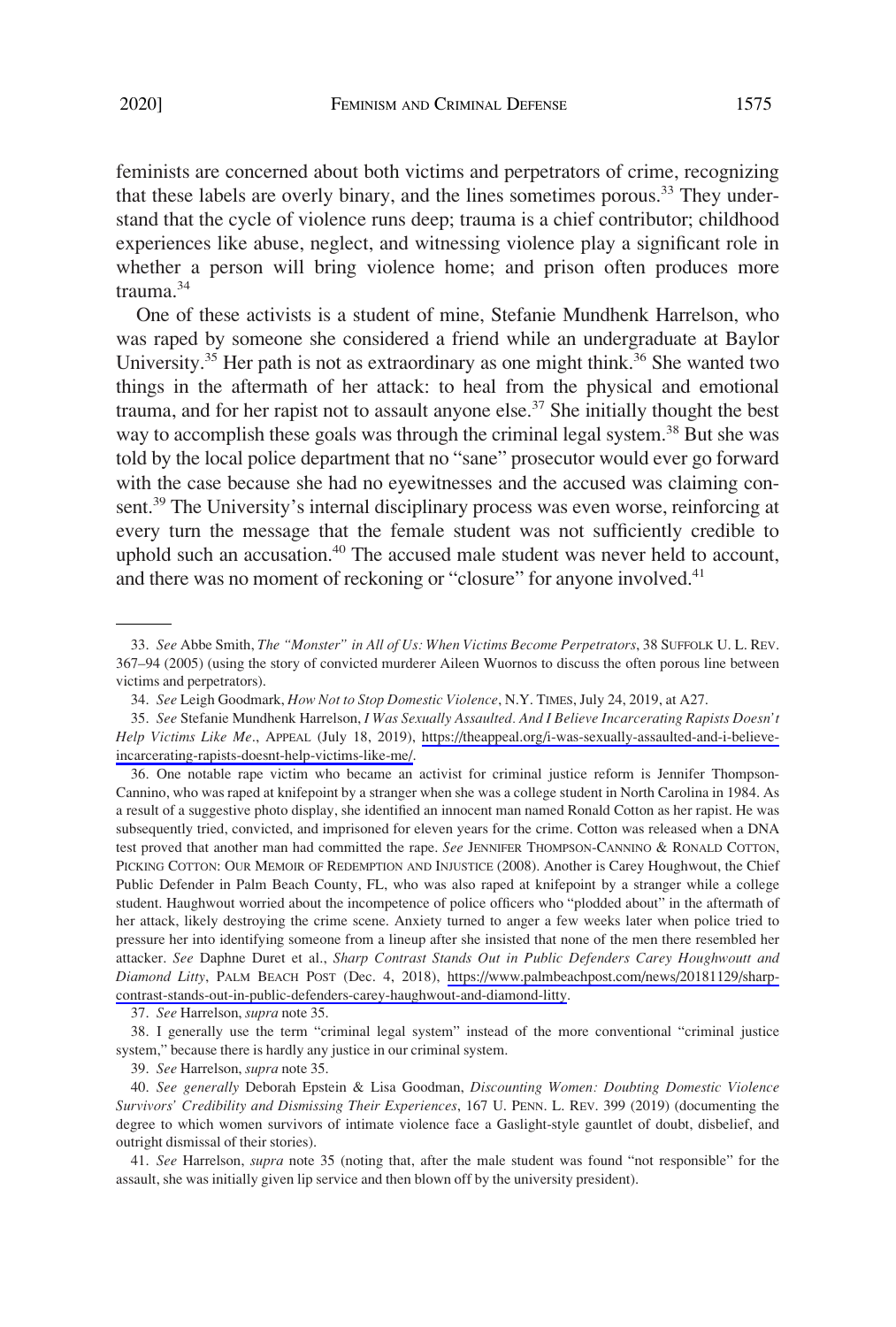Harrelson is now a critic of conventional adversarial approaches to crime and an advocate for restorative justice. She includes rape among the crimes that would be better addressed in an alternative system that "center[s] the needs of victims." $42$ She believes that even if we could increase the historically low prosecution rates for rape—which her own experience with the police illustrates—we would still not serve the interests of victims. The "carceral machine," as she calls it, only produces trauma—to both victims and perpetrators.43 Victims suffer because the criminal legal process operates to deny them the power and control they need to heal largely by limiting their ability to make choices about when, how, and with whom to share their story. Perpetrators suffer when justice is defined only by how many years they must spend in a cage and not by their ability to acknowledge responsibility, take action to repair the harm, and change.<sup>44</sup>

Harrelson speaks hopefully of restorative justice as a way of re-conceptualizing how we respond to criminal wrongdoing. Instead of regarding crime in narrow terms as a violation of law requiring punishment, restorative justice regards crime as an infliction of harm best redressed by bringing together those who have caused the harm and those who have experienced it to create a meaningful plan of repair.<sup>45</sup>

Kathleen Daly, one of the first feminists to study restorative justice,<sup>46</sup> is also optimistic about its promise. But she cautions that there is no single definition for what restorative justice means and no consensus on what practices should be included within its reach.<sup>47</sup> Moreover, there is disagreement about whether restorative justice should be viewed as a process, an outcome, or a set of values, and whether it might exist within established criminal justice systems.<sup>48</sup>

Daly identifies the core elements of restorative justice as:

- Deal[ing] with the penalty (or post-penalty), not fact-finding phase of the criminal process;
- � Involv[ing] a face-to-face meeting with an admitted offender and victim and their supporters, although it may also take indirect forms;
- � Envision[ing] a more active role for victim participation in justice decisions;
- � [Employing] an informal process that draws on the knowledge and active participation of lay persons (typically those most affected by an offence),

47. Kathleen Daly, *The Limits of Restorative Justice*, *in* HANDBOOK OF RESTORATIVE JUSTICE: A GLOBAL PERSPECTIVE (Dennis Sullivan & Larry Tifft eds., 2006), [http://www.antoniocasella.eu/restorative/Daly\\_2005.](http://www.antoniocasella.eu/restorative/Daly_2005.pdf) [pdf;](http://www.antoniocasella.eu/restorative/Daly_2005.pdf) *see also* Daly & Hayes, *supra* note 46.

<sup>42.</sup> *Id*.

<sup>43.</sup> *Id*.

<sup>44.</sup> *Id*.

<sup>45.</sup> *Id*.

<sup>46.</sup> *See generally* CRIMINOLOGY AT THE CROSSROADS: FEMINIST READINGS IN CRIME AND JUSTICE (Kathleen Daly & Lisa Maher eds., 1998) (a collection of feminist work in criminology by prominent scholars); *see also*  Kathleen Daly & Hennessey Hayes, *Restorative Justice and Conferencing in Australia*, 186 TRENDS & ISSUES CRIME & CRIM. JUST. (2001) (discussing restorative justice).

<sup>48.</sup> Daly, *supra* note 47.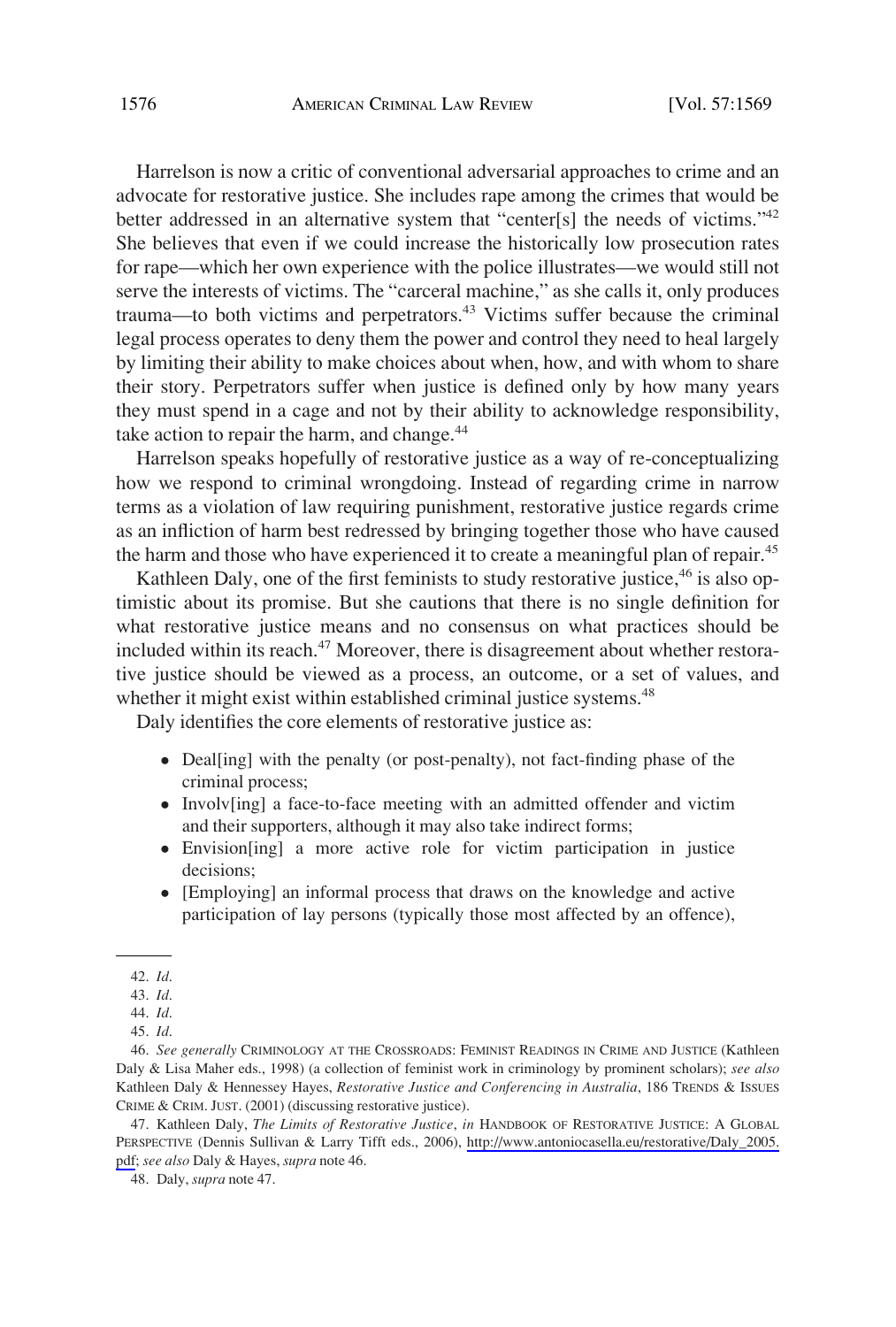but there are rules circumscribing the behavior of meeting members and limits on what they can decide in setting a penalty;

- � Aim[ing] to hold offenders accountable for their behavior, while at the same time not stigmatizing them, and in this way it is hoped that there will be a reduction in future offending; and
- � Aim[ing] to assist victims in recovering from crime [by playing a more central role in the restorative justice process and making use of other community resources].<sup>49</sup>

A comprehensive discussion of restorative justice is beyond the scope of this Essay. But a growing number of feminists seeking an alternative to lengthy incarceration have embraced it, even for crimes of violence against women.<sup>50</sup>

Feminists concerned about mass incarceration and its disproportionate impact on minority communities have also become active in the prison abolition movement. The most prominent are Ruth Wilson Gilmore,<sup>51</sup> Angela Y. Davis,<sup>52</sup> and Beth Ritchie,<sup>53</sup> three scholars who identify as "black, radical, feminist intellectuals."<sup>54</sup>

Gilmore, an influential figure in the movement,<sup>55</sup> explains the basic premise of prison abolition in distinctly feminist terms. She believes if we as a society lived in

51. *See generally* RUTH WILSON GILMORE, GOLDEN GULAG: PRISONS, SURPLUS, CRISIS, AND OPPOSITION IN GLOBALIZING CALIFORNIA (2007) (analyzing the political economy of mass incarceration in California).

52. *See generally* ANGELA Y. DAVIS, ARE PRISONS OBSOLETE? (2003) (arguing that, like the social movements that led to the end of slavery, de jure segregation, and the convict-lease system, it is time for an abolition movement to end the prison system); ANGELA Y. DAVIS AS TOLD TO EDUARDO MENDIETA & CHAD KAUTZER, ABOLITION DEMOCRACY: BEYOND EMPIRE, PRISONS, AND TORTURE (2005) [hereinafter DAVIS, ABOLITION DEMOCRACY] (interviewing Davis on prison abolition and other matters of political and social justice).

<sup>49.</sup> *Id*.

<sup>50.</sup> See, e.g., FANIA DAVIS, THE LITTLE BOOK OF RACE AND RESTORATIVE JUSTICE: BLACK LIVES, HEALING, AND US SOCIAL TRANSFORMATION (2019) (writing about restorative justice); LINDA MILLS, VIOLENT PARTNERS: A BREAKTHROUGH PLAN FOR ENDING THE CYCLE OF ABUSE (2008) [hereinafter MILLS, VIOLENT PARTNERS] (arguing for a healing-centered approach to intimate abuse that recognizes the complexity of violence); LINDA MILLS, INSULT TO INJURY: RETHINKING OUR RESPONSES TO INTIMATE ABUSE (2003) [hereinafter MILLS, INSULT TO INJURY] (addressing the complex dynamics of intimate abuse and incorporating restorative justice methods that focus on healing and transformation rather than shame or punishment); Daly, *The Limits of Restorative Justice*, *supra* note 47; Paul Tullis, *Can Forgiveness Play a Role in Criminal Justice*? N.Y. TIMES MAG., (Jan. 4, 2013), <https://www.nytimes.com/2013/01/06/magazine/can-forgiveness-play-a-role-in-criminal-justice.html> (describing the life and work of Sujatha Baliga, a former public defender who had been sexually abused by her father and who directs a restorative justice project at the National Council on Crime and Delinquency in Oakland, CA).

*See, e.g*., Beth E. Richie, *Reimagining the Movement to End Gender Violence: Anti-racism, Prison*  53. *Abolition, Women of Color Feminisms, and Other Radical Visions of Justice*, 5 U. MIAMI RACE & SOC. JUST. L. REV. 257 (2015) (arguing that ending gender violence is consistent with prison abolition); Beth E. Ritchie, *How Anti-violence Activism Taught Me to Become a Prison Abolitionist*, FEMINIST WIRE (June 21, 2014), [https://](https://www.thefeministwire.com/2014/01/how-anti-violence-activism-taught-me-to-become-a-prison-abolitionist/) [www.thefeministwire.com/2014/01/how-anti-violence-activism-taught-me-to-become-a-prison-abolitionist/](https://www.thefeministwire.com/2014/01/how-anti-violence-activism-taught-me-to-become-a-prison-abolitionist/) (embracing the "feminist prison abolition project" as the best way to undo the harm that state violence has perpetrated and empower communities to redress gendered violence).

<sup>54.</sup> Rachel Kushner, *Is Prison Necessary? Ruth Wilson Gilmore Might Change Your Mind*, N.Y. TIMES MAG. (April 17, 2019), [https://www.nytimes.com/2019/04/17/magazine/prison-abolition-ruth-wilson-gilmore.html.](https://www.nytimes.com/2019/04/17/magazine/prison-abolition-ruth-wilson-gilmore.html) 55. *Id*.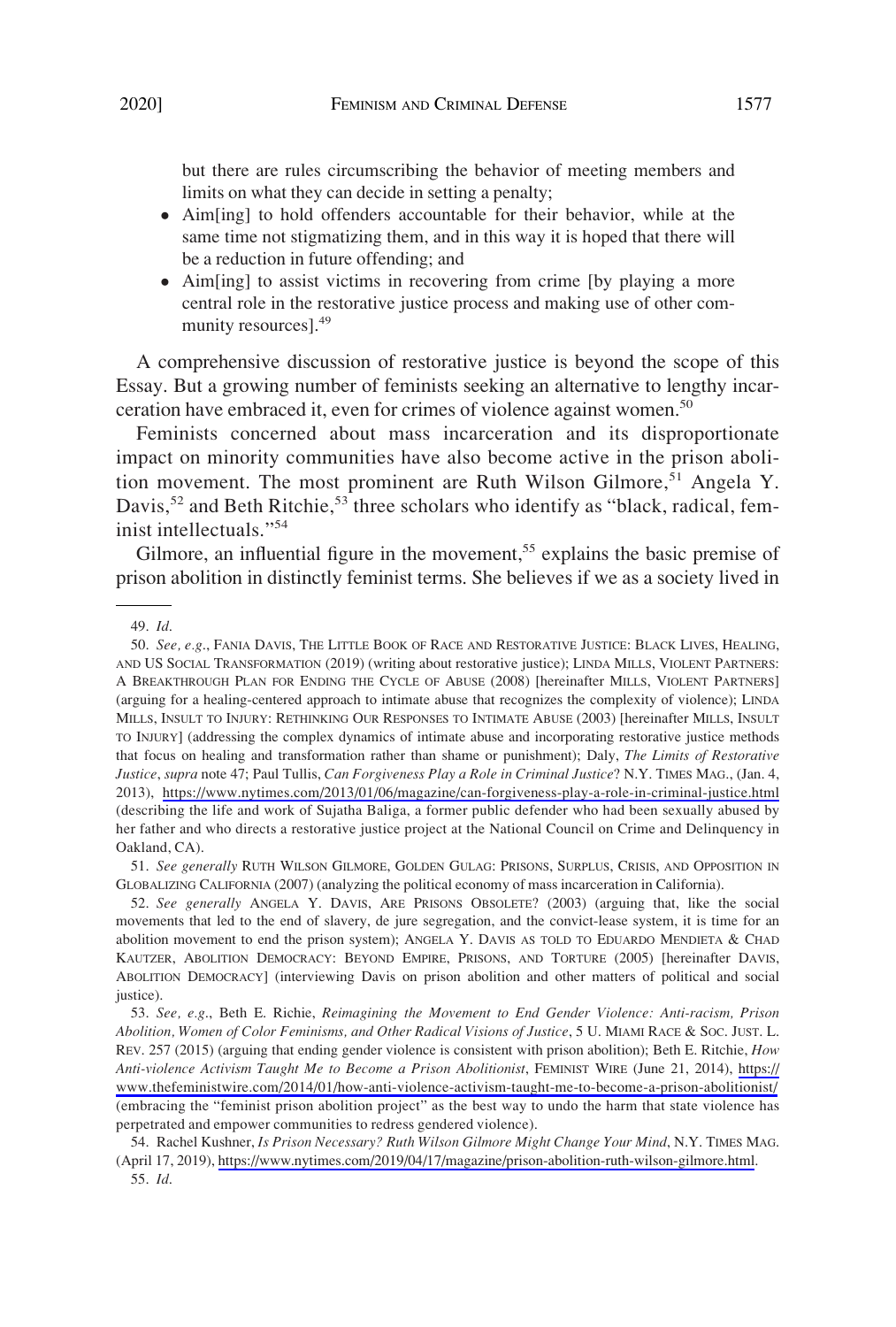a way that consistently reflected how precious life is, there would be considerably less violent crime.<sup>56</sup> "[W]here life is precious, life *is* precious," she says.<sup>57</sup> Instead, when we "behave in a punitive and violent and life-annihilating way toward people who hurt people," we perpetuate the problem.<sup>58</sup> If only we lived up to our values, people who were tempted to resort to violence would learn that "behaving in a violent and life-annihilating way is not a solution."<sup>59</sup>

Prison abolition as a movement is provocative because it sounds *absolute*—no prison for anyone, ever, no matter how dangerous they are. But, in practice, it is both a long-term aspirational goal and on-the-ground social policy that "call[s] for government investment in jobs, education, housing, and health care."60 Abolition means not just closing prisons, but reinvigorating the vital systems of support that have frayed in many communities, furthering inequality and despair.<sup>61</sup> It is a "theory of change."<sup>62</sup>

Feminist legal scholars like Allegra McLeod have also advanced this fundamentally radical theory of change, which "presents a formidable challenge to existing ideas of legal justice."63 McLeod writes:

Whereas reformist efforts aim to redress extreme abuse or dysfunction in the criminal process without further destabilizing existing legal and social systems—often by trading reduced severity for certain "nonviolent offenders" in exchange for increased punitiveness toward others—abolitionist measures recognize justice as attainable only through a more thorough transformation of our political, social, and economic lives. To realize justice in abolitionist terms thus entails a holistic engagement with the structural conditions that give rise to suffering, as well as the interpersonal dynamics involved in violence . . . Whereas conventional accounts of legal justice emphasize the administration of justice through individualized adjudication and corresponding punishment or remuneration . . . abolitionist justice offers a more compelling and material effort to realize justice—one where punishment is abandoned in favor of accountability and repair, and where discriminatory criminal law enforcement is replaced with practices addressing the systemic bases of inequality, poverty, and violence.<sup>64</sup>

58. *Id*.

<sup>56.</sup> *Id*.

<sup>57.</sup> *Id*. (quoting Ruth Wilson Gilmore).

<sup>59.</sup> *Id*. (quoting Ruth Wilson Gilmore).

<sup>60.</sup> *Id*.

<sup>61.</sup> *See id*.

<sup>62.</sup> *Id*. (quoting Michelle Alexander).

<sup>63.</sup> Allegra M. McLeod, *Envisioning Abolition Democracy*, 132 HARV. L. REV. 1613, 1616 (2019); *see also*  Allegra M. McLeod, *Prison Abolition and Grounded Justice*, 62 UCLA L. REV. 1156, 1161 (2015) (bringing prison abolition into conversation with criminal justice theory).

<sup>64.</sup> McLeod, *Envisioning Abolition Democracy*, *supra* note 63, at 1616.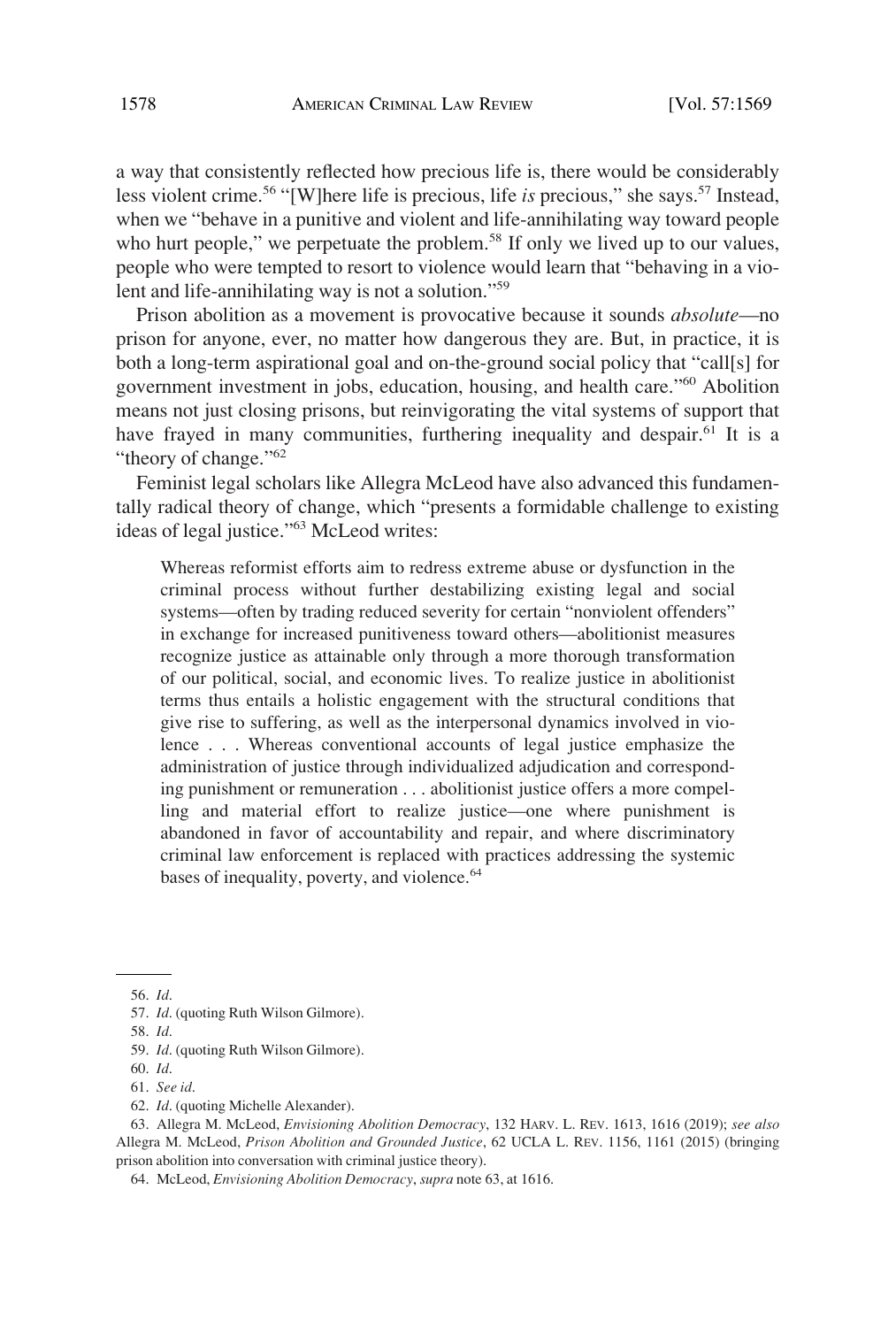Other prominent feminist legal scholars have expressed support for prison abolition as well.<sup>65</sup> There might be a scholarly movement afoot.

Feminists who have rejected carceral feminism for restorative justice or prison abolition understand that the cycle of sexual violence often begins in our most cherished institutions: family, church, schools, and the military.<sup>66</sup> It is an institutional, and not merely individual, problem. They also understand that overcriminalization and mass incarceration disproportionately burden women of color, whether from their own rising incarceration numbers $67$  or the numbers of their sons, brothers, husbands, and fathers in the system.<sup>68</sup>

This is the kind of feminism I ascribe to as a defender: a feminism that is mindful of the enormous and violent power of the state; $69$  one that understands that the causes of crime are complex and deep;<sup>70</sup> and one that believes our worst, most repressive institutions can and must be changed.<sup>71</sup>

# II. CRIMINAL DEFENSE AND SEXUAL ASSAULT IN THE #METOO ERA

Criminal defense is much easier to define and far less multi-faceted than feminism. This is because the professional obligations of criminal defense lawyers are

<sup>65.</sup> *See, e.g*., PAUL BUTLER, CHOKEHOLD: POLICING BLACK MEN (2017) (arguing for a radical rethinking of criminal law enforcement in the U.S. and endorsing the prison abolition movement); Dorothy Roberts, *Democratizing Criminal Law as an Abolitionist Project*, 111 NW. U. L. REV. 1597 (2017) (arguing that making criminal law democratic—and fully inclusive of black people—requires an abolitionist approach that will dismantle the criminal law's anti-democratic aspects entirely and reconstitute the criminal justice system without them); Jocelyn Simonson, *Democratizing Criminal Justice Through Contestation and Resistance*, 111 NW. U. L. REV. 1609, 1623–24 (2017) (expressing support for prison abolition and otherwise "[d]ismantling the American carceral state").

<sup>66.</sup> *See* McLeod, *Regulating Sexual Harm*, *supra* note 32.

<sup>67.</sup> Data shows that women in jails are the fastest growing population within the justice system, skyrocketing nearly 1,300 percent (from fewer than 8000 in 1970 to 110,000 in 2014). *See Women Behind Bars*, VERA INST. JUST. (June 21, 2016),<https://www.vera.org/the-human-toll-of-jail/inmate-turned-advocate/women-behind-bars>.

*See* Ashley Nellis, *The Color of Justice: Racial and Ethnic Disparity in State Prison*, SENT'G PROJECT 68. (June 14, 2016), [https://www.sentencingproject.org/publications/color-of-justice-racial-and-ethnic-disparity-in](https://www.sentencingproject.org/publications/color-of-justice-racial-and-ethnic-disparity-in-state-prisons/)[state-prisons/.](https://www.sentencingproject.org/publications/color-of-justice-racial-and-ethnic-disparity-in-state-prisons/)

<sup>69.</sup> *See generally* NARRATIVE, VIOLENCE, AND THE LAW: THE ESSAYS OF ROBERT COVER (Martha Minow et al. eds., 1995) (examining law's violence); ROBERT A. FERGUSON, INFERNO: AN ANATOMY OF AMERICAN PUNISHMENT (2014) (examining the violence and cruelty of punishment in America); MICHEL FOUCAULT, DISCIPLINE AND PUNISH: THE BIRTH OF THE PRISON (Alan Sheridan trans., Random House 1977) (arguing that prison has become part of a larger "carceral system" that has become an all-encompassing sovereign institution in modern society).

<sup>70.</sup> *See, e.g*., MILLS, VIOLENT PARTNERS, *supra* note 50; MILLS, INSULT TO INJURY, *supra* note 50; *see also*  Kathleen Daly & Meda Chesney-Lind, *Feminism and Criminology*, 5 JUST. Q. 497 (1988) (laying out the promise of feminist inquiry for rethinking problems of crime and justice and in building theories on gender and crime, understanding men's violence toward women, and addressing gender inequality in the criminal justice system).

<sup>71.</sup> *See* DAVIS, ARE PRISONS OBSOLETE?, *supra* note 52; DAVIS, ABOLITION DEMOCRACY, *supra* note 52; GILMORE, *supra* note 51.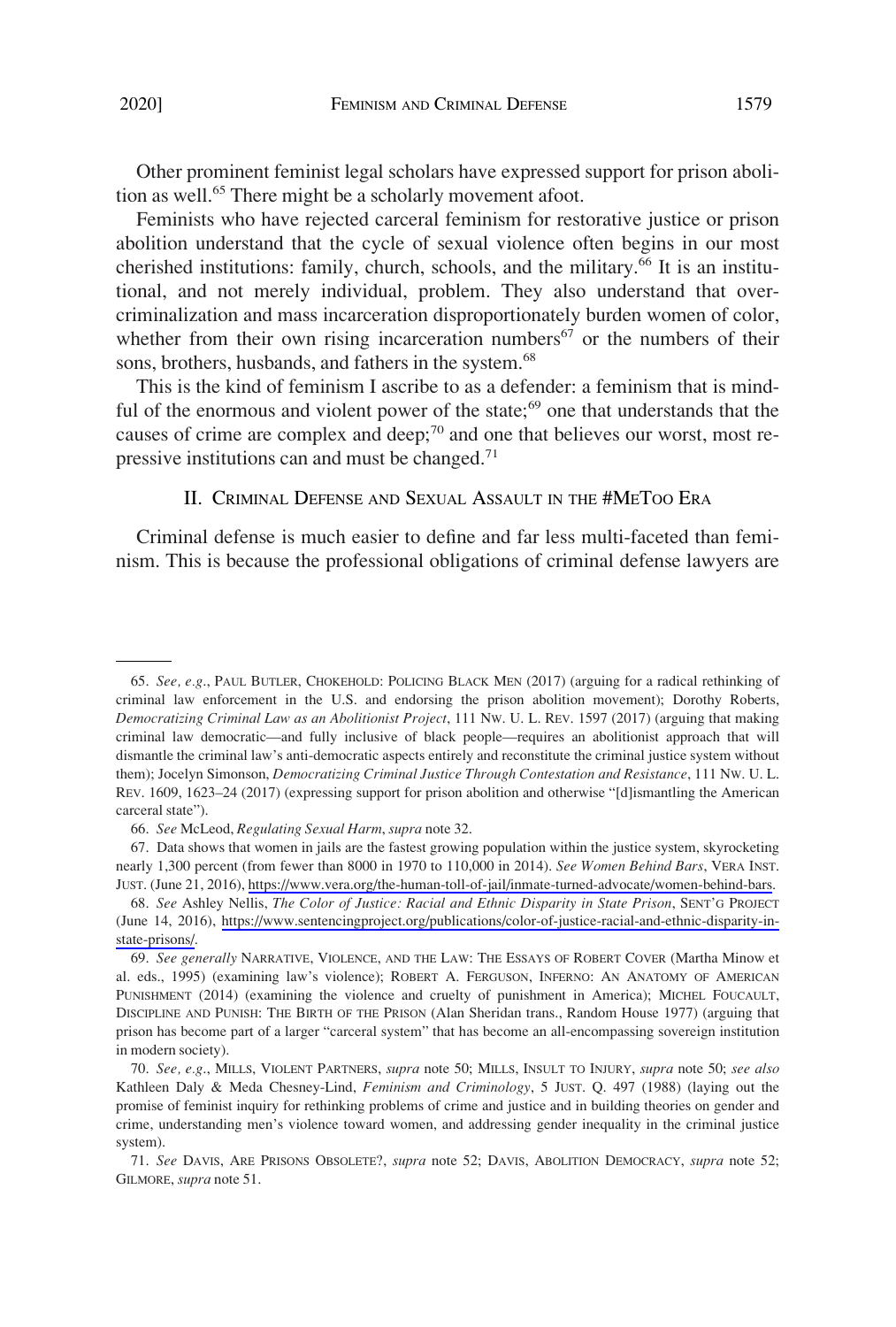rule-driven and largely unambiguous.<sup>72</sup> A criminal defense lawyer is obligated as a matter of ethics to zealously pursue the client's interest within the bounds of law.<sup>73</sup>

The clear lines are an appealing part of criminal defense for me. Once I undertake a case, I must act at all times in a client-centered way. As Lord Brougham famously declared—with a feminist tweaking of early nineteenth century pronouns:

[A]n advocate, in the discharge of [her] duty, knows but one person in all the world, and that person is [her] client. To save that client by all means and expedients, and at all hazards and costs to other persons, and, amongst them, to [herself], is [her] first and only duty; and in performing this duty [she] must not regard the alarm, the torments, the destruction which [she] may bring upon others.<sup>74</sup>

Of course, the question of whether or not to take on a case is a decision lawyers can freely make in this country<sup>75</sup>—except for public defenders and other courtappointed lawyers, who make this fundamental moral decision when they become indigent criminal defense lawyers. I consider myself a lifelong public defender as a matter of experience, inclination, and identity.<sup>76</sup> As a defender, it is not for me to judge my client or the crime charged; my life's work compels me to stand between my poor client and the ire of others.<sup>77</sup> There is usually more than enough hostility to go around when a person is accused of crime.

Because a private lawyer makes a choice about the clients he or she represents, the decision to represent an alleged sex offender is open to scrutiny. I don't think there is anything wrong with this, or with having to explain why one undertakes a controversial case generally.78 Lawyers have an obligation to

<sup>72.</sup> *See generally* MODEL RULES OF PROF'L CONDUCT (AM. BAR ASS'N, 2018) (the ethical rules governing the legal profession).

<sup>73.</sup> *See id*. r. 1.3 cmt. 1 ("A lawyer should pursue a matter on behalf of a client despite opposition, obstruction or personal inconvenience to the lawyer, and take whatever lawful and ethical measures are required to vindicate a client's cause or endeavor. A lawyer must also act with commitment and dedication to the interests of the client and with zeal in advocacy upon the client's behalf.").

<sup>74. 2</sup> THE TRIAL AT LARGE OF HER MAJESTY CAROLINE AMELIA ELIZABETH, QUEEN OF GREAT BRITAIN, IN THE HOUSE OF LORDS, ON CHARGES OF ADULTEROUS INTERCOURSE 2–3 (Manchester, J. Gleave, Deansgate 1821).

<sup>75.</sup> *See* MONROE H. FREEDMAN & ABBE SMITH, UNDERSTANDING LAWYERS' ETHICS § 3.05 (5th ed. 2016) (discussing lawyer autonomy in taking cases).

<sup>76.</sup> I came of age professionally as a trial lawyer at the Defender Association of Philadelphia. My colleagues there remain my favorite lawyers.

<sup>77.</sup> I can't help but be reminded of one of Pope Francis's best lines from early in his reign as pope—"Who am I to judge?"—which was said in response to a question on gay Catholics. As Francis said, "If someone is gay and he searches for the Lord and has good will, who am I to judge?" Rachel Donadio, *On Gay Priests, Pope Francis Asks, 'Who Am I to Judge?'*, N.Y. TIMES (July 29, 2013), [https://www.nytimes.com/2013/07/30/world/europe/](https://www.nytimes.com/2013/07/30/world/europe/pope-francis-gay-priests.html)  [pope-francis-gay-priests.html](https://www.nytimes.com/2013/07/30/world/europe/pope-francis-gay-priests.html).

<sup>78.</sup> For an interesting exchange about whether lawyers should have to publicly justify their choice of clients, see Monroe H. Freedman, *The Lawyer's Moral Obligation of Justification*, 74 TEX. L. REV 111, 111–12 & n.6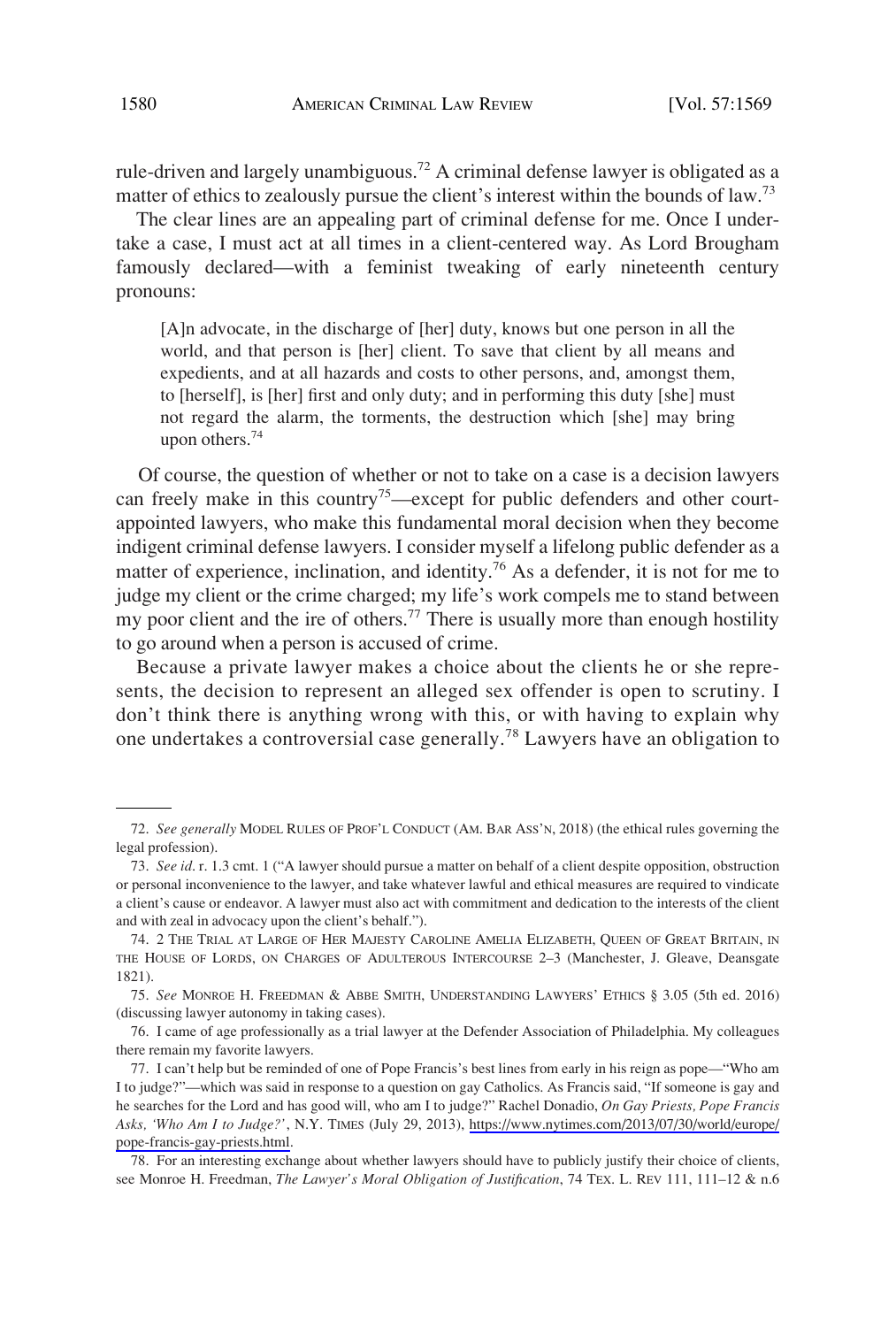educate the public about law.79

Take, for example, Harvard College Dean Ronald Sullivan's decision to join Harvey Weinstein's defense team in 2019, which provoked an enormous outcry by Harvard students, resulting in Sullivan's removal as dean.<sup>80</sup> Sullivan agreed to represent Weinstein notwithstanding the fact that Weinstein was facing multiple accusations of sexual assault and had become the public face of #MeToo. Indeed, these factors may have drawn Sullivan to the case.<sup>81</sup> In addition to the cachet—and cash  $-$ of a high-profile case, when the mob gathers, defense lawyers often step up.<sup>82</sup>

Sullivan's rationale for taking the case was not exactly feminist. It was more a reflection of how he sees himself as a criminal lawyer. In response to a reporter's question about why he decided to represent Weinstein, Sullivan replied: "I have been a criminal-defense lawyer since I started as a public defender in Washington, D.C. in the mid-nineties. I represent any number of people charged with crimes across the country."<sup>83</sup> When asked about whether he had concerns about representing people accused of sexual misconduct, "because the defense . . . so often takes the form of disputing women's stories, making women out to be liars, [and] calling their credibility into question," Sullivan was coy: "A hypothetical case could have that potential. I do not see that sort of conflict in this case. And that's as far I can go," he replied. When pressed about whether it bothered him that "these types of accusations are often responded to in this way," he gave a lawyerly non-answer:

It's hard to answer that in the abstract. It's unethical for a lawyer to make that sort of insinuation without a good-faith basis. So, if the question is whether

<sup>(1995) (</sup>summarizing a debate between Freedman and Professor Michael E. Tigar). That debate centered on Professor Tigar's representation of an accused Nazi death camp guard. *See id*.

<sup>79.</sup> MODEL RULES OF PROF'L CONDUCT pmbl. (AM. BAR ASS'N, 2018) ("As a member of a learned profession, a lawyer should cultivate knowledge of the law beyond its use for clients, employ that knowledge in reform of the law and work to strengthen legal education. In addition, a lawyer should further the public's understanding of and confidence in the rule of law and the justice system because legal institutions in a constitutional democracy depend on popular participation and support to maintain their authority.").

*See* Jan Ransom & Michael Gold, *'Whose Side Are You On?': Harvard Dean Representing Weinstein is*  80. *Hit With Graffiti and Protests*, N.Y. TIMES (Mar. 4, 2019), [https://www.nytimes.com/2019/03/04/nyregion/](https://www.nytimes.com/2019/03/04/nyregion/harvard-dean-harvey-weinstein.html)  [harvard-dean-harvey-weinstein.html](https://www.nytimes.com/2019/03/04/nyregion/harvard-dean-harvey-weinstein.html) (reporting about the student outcry over Sullivan representing Weinstein); Kate Taylor, *Harvard's First Black Faculty Deans Let Go Amid Uproar Over Harvey Weinstein Defense*, N.Y. TIMES (May 11, 2019), <https://www.nytimes.com/2019/05/11/us/ronald-sullivan-harvard.html> (reporting that Ronald Sullivan and his wife Stephanie Robinson would not be reappointed as Deans of Harvard's Winthrop House).

*See* Isaac Chotiner, *A Harvard Law School Professor Defends His Decision to Represent Harvey*  81. *Weinstein*, NEW YORKER (Mar. 7, 2019), [https://www.newyorker.com/news/q-and-a/a-harvard-law-school](https://www.newyorker.com/news/q-and-a/a-harvard-law-school-professor-defends-his-decision-to-represent-harvey-weinstein)[professor-defends-his-decision-to-represent-harvey-weinstein](https://www.newyorker.com/news/q-and-a/a-harvard-law-school-professor-defends-his-decision-to-represent-harvey-weinstein) (Sullivan, in an interview, suggesting that he took Weinstein's case because it raised important issues about the "rule of law" and because Weinstein is an especially unpopular criminal defendant). Sullivan stated: "I have represented people, both indigent and nonindigent, who are accused of very serious crimes. I think the system as a whole is better for such representation." *Id*. Sullivan did not deny that he was being paid a substantial fee. *See id*.

<sup>82.</sup> *See generally* DAVID MCCULLOUGH, JOHN ADAMS 66–68 (2001) (recounting John Adam's defense of British soldiers in the aftermath of the Boston Massacre).

<sup>83.</sup> Chotiner, *supra* note 81.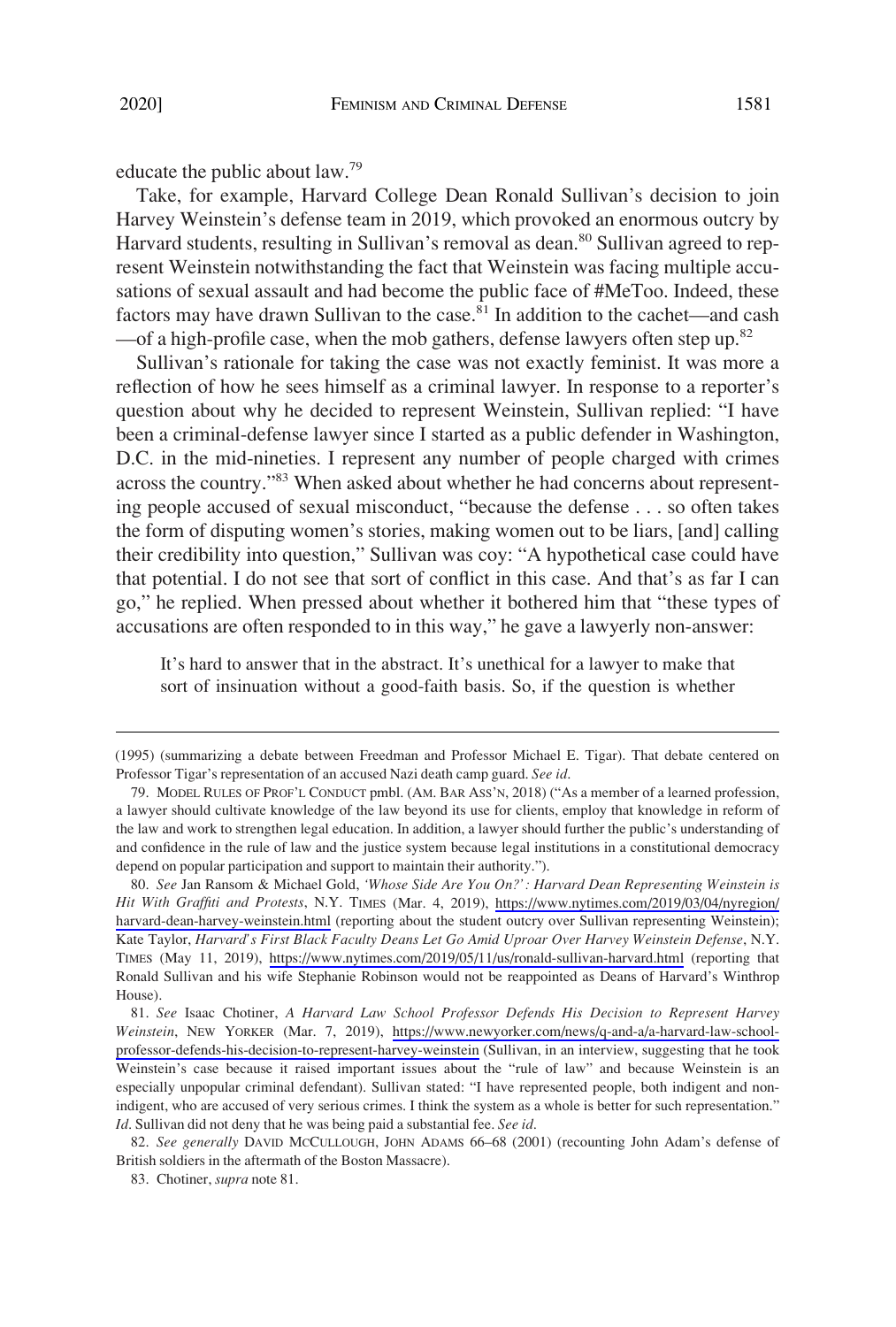one can willy-nilly attack credibility of complainants, that answer is no. There are a range of potential defenses in any sort of case, including sexual-assault cases, all of which do not rely on contesting credibility of complainants. Some clearly do, but others do not.<sup>84</sup>

When the mob started coming after Sullivan—a privileged, highly educated, Ivy League mob that should have known better  $85$ —I was among those who expressed support for him. I argued that it is especially important to have good counsel when the accused is a social pariah, as Weinstein has become, and when the stakes are high, as they are in all sex cases.<sup>86</sup> I identified myself as a feminist criminal defense lawyer. I acknowledged that sexual assault and harassment are serious problems on college campuses.<sup>87</sup>

One of Weinstein's initial lawyers, Blair Berk, identifies as a feminist criminal lawyer.<sup>88</sup> She is concerned about the criminalization of (bad) sex, the infantilization of women said to be "coerced" by powerful men, and the #MeToo slogan, "Believe Women."89 She rejects the idea that "there [is] a sex that by definition only ever speaks the truth."90 When asked whether she had any qualms about "representing men accused of doing horrible things to women," Berk replied that she is proud of what she does "as a woman, a feminist, and a criminal attorney," and that her "first love is the Constitution."91

Donna Rotunno, the lead lawyer at Weinstein's trial, also calls herself a feminist.<sup>92</sup> She, too, worries about the excesses of #MeToo, the "cultural pendulum swinging too far," and the demise of "due process . . . and the presumption of innocence."<sup>93</sup>

90. *Id*.

93. Jan Ransom, *She's Harvey Weinstein's Lawyer, and She Thinks #MeToo is "Dangerous,"* N.Y. TIMES (Jan. 14, 2020), [https://www.nytimes.com/2020/01/14/nyregion/weinstein-woman-metoo.html.](https://www.nytimes.com/2020/01/14/nyregion/weinstein-woman-metoo.html) Rotunno lost credibility as a feminist when she was asked in an interview for the *New York Times* podcast, *The Daily*, whether she had ever been sexually assaulted and she replied, "I have not. Because I would never put myself in that position." Meghan Twohey, *A Question That Almost Went Unasked*: *Our interview with the woman defending Harvey Weinstein*. THE DAILY NEWSLETTER, N.Y. TIMES (Feb. 14, 2020), [https://www.nytimes.com/2020/02/14/](https://www.nytimes.com/2020/02/14/podcasts/daily-newsletter-weinstein-trial-coronavirus.html) [podcasts/daily-newsletter-weinstein-trial-coronavirus.html](https://www.nytimes.com/2020/02/14/podcasts/daily-newsletter-weinstein-trial-coronavirus.html).

<sup>84.</sup> *Id*.

<sup>85.</sup> *See* Ransom & Gold, *supra* note 80.

<sup>86.</sup> *See* Abbe Smith, *How Can You Defend Harvey Weinstein? Duty*., *supra* note 2 (explaining why it was important for Sullivan to represent the non-indigent Weinstein).

<sup>87.</sup> *Id*.

Maria Perez, *Harvey Weinstein Lawyer: As a Woman and as a Feminist I'm Very Proud of What I Do*, 88. NEWSWEEK (June 20, 2018), [https://www.newsweek.com/blair-berk-harvey-weinstein-feminism-me-too](https://www.newsweek.com/blair-berk-harvey-weinstein-feminism-me-too-movement-987003)[movement-987003](https://www.newsweek.com/blair-berk-harvey-weinstein-feminism-me-too-movement-987003) (Blair Berk, who represented Harvey Weinstein from 2017-2018, discussing her choice to represent him).

<sup>89.</sup> *Id*.

<sup>91.</sup> *Id.* 

Ed Pilkington, *Donna Rotunno: The legal Rottweiler leading Harvey Weinstein's defense*," THE 92. GUARDIAN (Feb. 9, 2020), [https://www.theguardian.com/film/2020/feb/09/donna-rotunno-lawyer-leading](https://www.theguardian.com/film/2020/feb/09/donna-rotunno-lawyer-leading-harvey-weinsteins-defense)[harvey-weinsteins-defense](https://www.theguardian.com/film/2020/feb/09/donna-rotunno-lawyer-leading-harvey-weinsteins-defense) (noting that Rotunno calls herself the "ultimate feminist").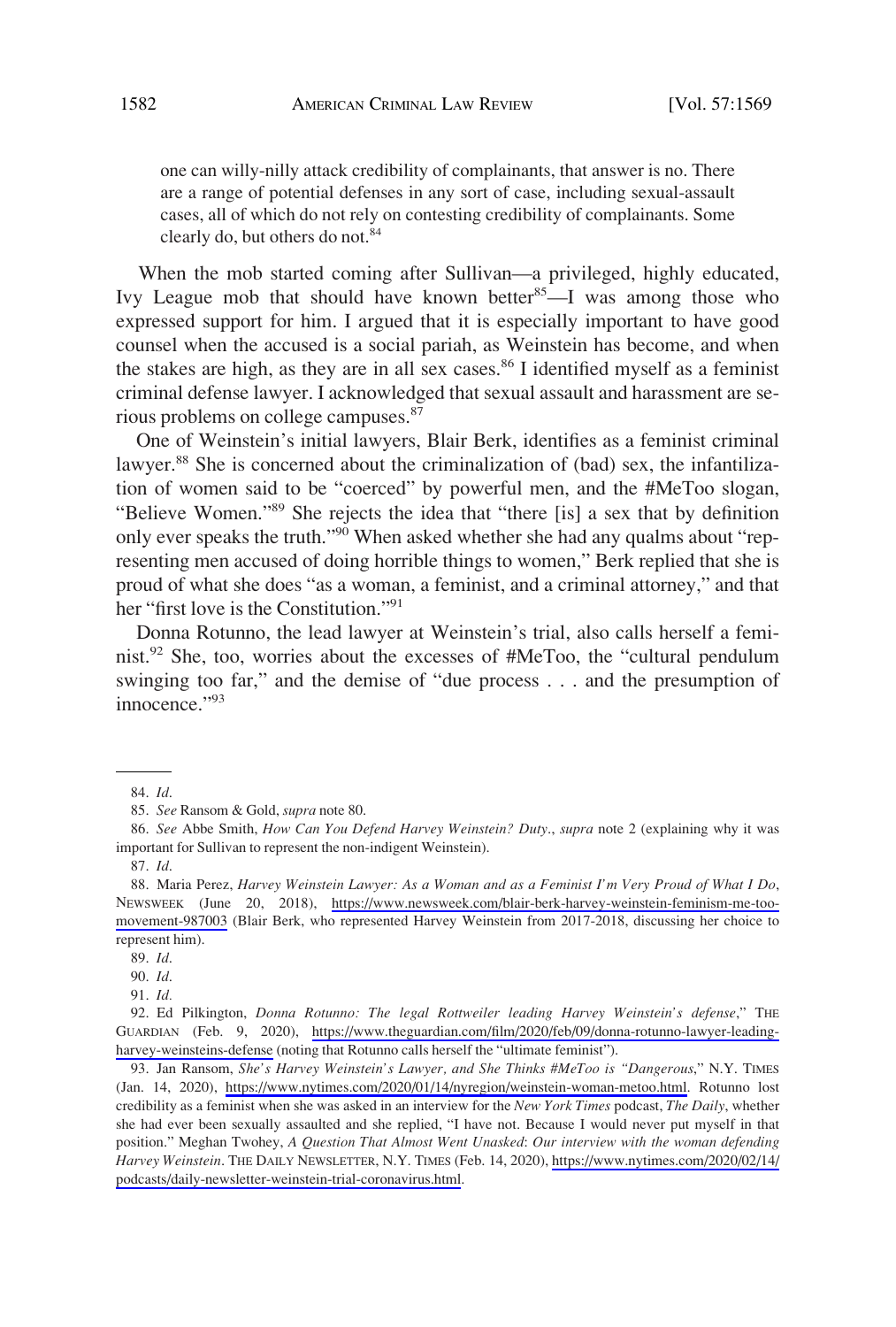I do not know whether I would have represented Weinstein had I been asked. In more than three decades of criminal law practice, I have never turned down a court-appointed case based on the nature of the alleged crime. But that is in the context of indigent defense; the fact that my clients are poor is a motivator for me. If I had been appointed to represent Weinstein, I have no doubt I would have been able to represent him zealously. But I am a salaried law professor with no need for a big pay day. I prefer to expend my energy on criminal defendants who might not otherwise have competent counsel.

Of course, the individual motivations of criminal defense lawyers who identify as feminists vary. There are more than enough motivations to go around.<sup>94</sup> But some cases challenge even the most committed feminist defenders, and cases involving alleged sexual or physical violence against women are a prime example.<sup>95</sup> These cases can be challenging on many levels.<sup>96</sup>

In a previous article, I candidly discuss the challenges in "representing rapists" as a feminist.<sup>97</sup> But I also argue that criminal defense, even on behalf of those accused or convicted of rape, is consonant with feminism.<sup>98</sup> One example I cite is the amicus brief<sup>99</sup> filed by a number of feminist organizations in *Coker v*. Georgia.<sup>100</sup> The organizations on the brief were the American Civil Liberties Union; the Center for Constitutional Rights; the National Organization for Women Legal Defense and Education Fund; the Women's Law Project; the Center for Women Policy Studies; the Women's Legal Defense Fund; and Equal Rights Advocates, Inc.101 The first listed author is now-United States Supreme Court Justice Ruth Bader Ginsburg.102

The brief points to the racist and sexist history of rape prosecutions in arguing against the death penalty for rape and "firmly rejected the notion that destruction of men's lives served to protect and honor women."103 The same thinking applies outside the death penalty context to the relentless caging, shunning, and shaming of sex offenders.104

<sup>94.</sup> *See* HOW CAN YOU REPRESENT THOSE PEOPLE?, *supra* note 18 (14 essayists, half of whom are women, share their motivations for doing criminal defense work); Babcock, *supra* note 13, at 177–79 (offering a classic list of motivations for criminal defenders).

<sup>95.</sup> I often say that representing rapists and racists are the two toughest challenges in criminal defense.

<sup>96.</sup> *See generally* Smith, *Representing Rapists*, *supra* note 1, at 303 (the author candidly discussing the personal and professional challenges of defending men accused of sexual assault).

<sup>97.</sup> *See id*. at 309.

<sup>98.</sup> *Id*. at 300 ("One can be a feminist—in a deep and broad sense—and defend people who are accused or convicted of sex crimes.").

<sup>99.</sup> Brief for the American Civil Liberties Union et al. as Amici Curae Supporting Petitioner, Coker v. Georgia, 433 U.S. 584 (1977) (No. 75-7544), 1976 WL 181482.

<sup>100. 433</sup> U.S. 584, 600 (1977) (holding that capital punishment for rape violates the Eighth Amendment).

<sup>101.</sup> Brief for the American Civil Liberties Union et al. as Amici Curae Supporting Petitioner, Coker v. Georgia, 433 U.S. 584 (1977) (No. 75-7544), 1976 WL 181482.

<sup>102.</sup> *See id*. 103. *Id*. at 9.

<sup>104.</sup> *See* Smith, *Representing Rapists*, *supra* note 1, at 257–64 (discussing the harsh punishment of all criminal offenders in the United States, including sex offenders).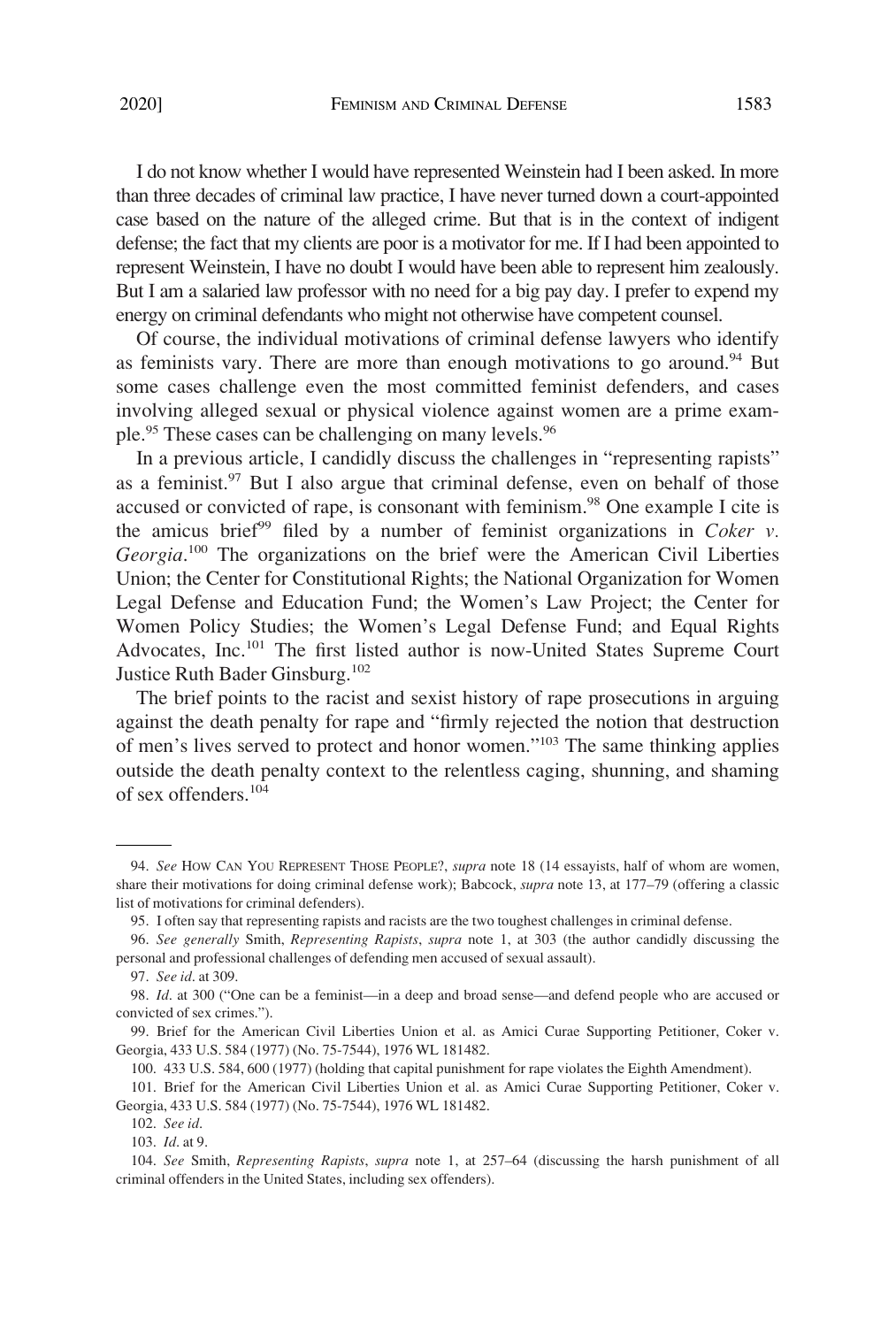But feminist criminal defenders must also recognize the persistent culture of disbelief and outright misogyny when it comes to rape and sexual assault—and other crimes against women as well—no matter the current traction of the #MeToo movement.<sup>105</sup> Rape complainants (the vast majority of whom are women) are doubted and dismissed from the minute they engage with law enforcement because police and prosecutors don't believe them.<sup>106</sup> This means that most rape cases do not make it anywhere near a courtroom to ultimately be defended by a feminist criminal defense lawyer.<sup>107</sup>

In a disturbing and powerful piece of journalism in *The Atlantic* magazine, Barbara Bradley Hagerty reveals law enforcement's utter failure to effectively pursue rape cases.<sup>108</sup> The statistics are distressing. In forty-nine out of fifty alleged rape cases, the assailant goes free.<sup>109</sup> The police distrust women who report being raped, fail to conduct a meaningful investigation, fail to test rape kits (especially "acquaintance rape" kits), and leave cases of serious sexual assault to rot.<sup>110</sup> Some rapists go on to rape again.<sup>111</sup> As Hagerty remarks, "rape—more than murder, more than robbery or assault, is by far the easiest violent crime to get away with."112

It is important to note that defense lawyers have nothing to do with this grim reality. We are not the initial stumbling block for rape complainants. Whatever defense lawyers do in the course of a rape *trial*—constructing a defense theory, making evidentiary arguments, conducting cross-examination<sup>113</sup>—these trials are extremely rare, having little to do with criminal defense lawyers.<sup>114</sup>

#### *Id*.

<sup>105.</sup> *See* Epstein & Goodman, *supra* note 40.

<sup>106.</sup> Of course, male rape victims are also disbelieved. *See Dave Philipps, Six Men Tell Their Stories of Sexual Assault in the Military*, N.Y. TIMES (Sept. 10, 2019), [https://www.nytimes.com/interactive/2019/09/10/](https://www.nytimes.com/interactive/2019/09/10/us/men-military-sexual-assault.html)  [us/men-military-sexual-assault.html](https://www.nytimes.com/interactive/2019/09/10/us/men-military-sexual-assault.html) (recounting haunting incidents of male rape in the U.S. military).

*See generally* Barbara Bradley Hagerty, *An Epidemic of Disbelief: What New Research Reveals About*  107. *Sexual Predators, and Why Police Fail to Catch Them*, ATLANTIC (July 22, 2019), [https://www.theatlantic.com/](https://www.theatlantic.com/magazine/archive/2019/08/an-epidemic-of-disbelief/592807/) [magazine/archive/2019/08/an-epidemic-of-disbelief/592807/;](https://www.theatlantic.com/magazine/archive/2019/08/an-epidemic-of-disbelief/592807/) *see also* Epstein & Goodman, *supra* note 40.

<sup>108.</sup> Hagerty, *supra* note 107.

<sup>109.</sup> *Id*.

<sup>110.</sup> *Id*.

<sup>111.</sup> *Id*.

<sup>112.</sup> *Id*. The disrespect for women that underlies ineffective law enforcement in this context is stunning:

<sup>[</sup>T]he skepticism shown by police and prosecutors—who are not juries, after all—is extraordinary. Officials don't talk about their methods publicly, and rarely reveal their thinking, much less their motives or biases. But two cities—Detroit and Los Angeles—allowed researchers to read thousands of pages of police reports and to interview detectives and prosecutors. What the researchers found is a subterranean river of chauvinism, where the fate of a rape case usually depends on the detective's or (less often) prosecutor's view of the victim—not the alleged perpetrator.

<sup>113.</sup> *See* Smith, *Representing Rapists*, *supra* note 1, at 290 ("[W]ithout mincing words, what defense lawyers do at trial on behalf of factually guilty rapists is impugn *the very character of a truthful person who has been badly victimized*.")

<sup>114.</sup> Sadly, trials of any kind are becoming increasingly rare in American courtrooms. *See* Lafler v. Cooper, 566 U.S. 156, 170 (2012) (Justice Kennedy, writing for the majority, referring to "the reality that criminal justice today is for the most part a system of pleas, not a system of trials").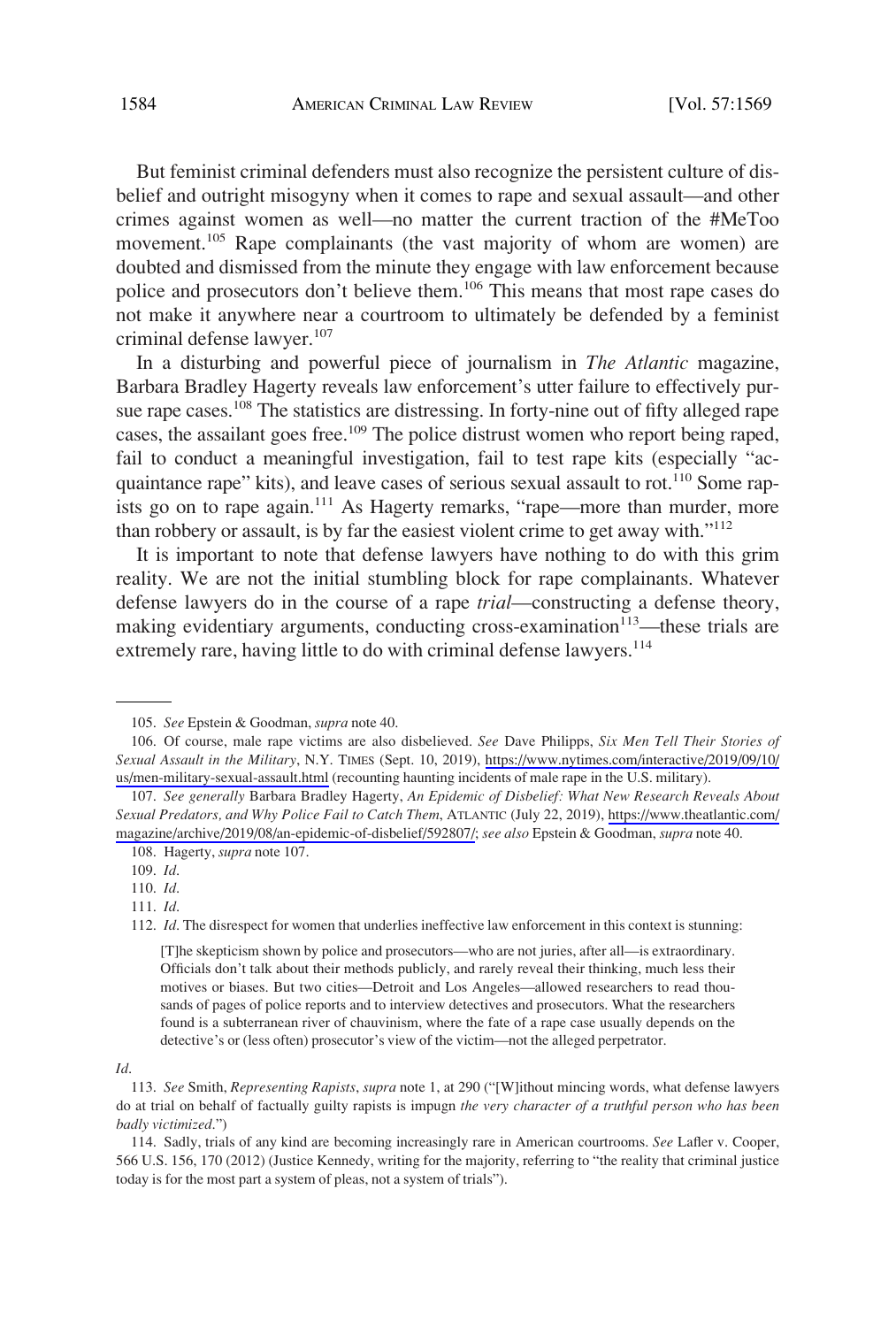The culture of disbelief goes well beyond criminal law enforcement. No matter how credible the allegations of sexual misconduct, from Anita Hill to Christine Blasey-Ford,<sup>115</sup> there is simply never enough "corroboration" of women's credible accounts.<sup>116</sup> This also includes lesser-known allegations (though they should not be) by women like Colonel Kathryn A. Spletstoser, a twenty-eight-year Army officer with four combat tours in Iraq and Afghanistan, who accused General John E. Hyten, President Donald Trump's nominee for vice chairman of the Joint Chiefs of Staff, of multiple instances of unwanted touching.<sup>117</sup> Even though there was "no evidence that she lied," an Air Force investigation found no evidence to corroborate Colonel Spletstoser's accusations.<sup>118</sup>

Just because feminist defense lawyers defend the accused does not mean we have nothing to say about this awful reality. There is nothing to stop us from being outspoken about the deeply sexist and racist history of rape investigation and prosecution in this country.119 There is nothing to stop us from demanding that serious sexual assault cases be pursued and arrests made. Feminist criminal defense lawyers can also cheer on the progressive social change accompanying #MeToo: a broader awareness of the impact of sexual assault and harassment and the need for accountability. Maybe not while we are defending someone charged with a sex crime, but certainly in our off-hours.

But we must also call out the excesses of #MeToo—of feminism run amok. We should never simply "take a woman's word" when she accuses a fellow citizen of a serious crime. There needs to be due process. Not every instance of alleged sexual misconduct is the same. Some misconduct is worse than other misconduct, more damaging and dangerous. To suggest otherwise insults those who have

*See* Danielle Tcholakian, *That Was Then, This Is Too*, VICE (Oct. 4, 2018), [https://www.vice.com/en\\_us/](https://www.vice.com/en_us/article/pa9m39/from-anita-hill-to-christine-blasey-ford-that-was-then-this-is-too) 115. [article/pa9m39/from-anita-hill-to-christine-blasey-ford-that-was-then-this-is-too](https://www.vice.com/en_us/article/pa9m39/from-anita-hill-to-christine-blasey-ford-that-was-then-this-is-too) (trenchantly analyzing how far we have *not* come since Anita Hill was discredited in 1991); *see also* Mikayla Bouchard & Marisa Schwartz Taylor, *Flashback: The Anita Hill Hearings Compared to Today*, N.Y. TIMES (Sept. 27, 2018), [https://www.](https://www.nytimes.com/2018/09/27/us/politics/anita-hill-kavanaugh-hearings.html) [nytimes.com/2018/09/27/us/politics/anita-hill-kavanaugh-hearings.html](https://www.nytimes.com/2018/09/27/us/politics/anita-hill-kavanaugh-hearings.html) (comparing the handling of Anita Hill's allegations against Supreme Court candidate Clarence Thomas in 1991 with Christine Blasey-Ford's allegations against Supreme Court candidate Brett Kavanaugh in 2018); Margaret Talbot, *On the Attack*, NEW YORKER (Oct. 1, 2018), <https://www.newyorker.com/podcast/comment/on-the-attack> (noting that "in certain ways, Ford's experience was just as bad as Hill's, and maybe worse.").

<sup>116.</sup> *See* Talbot, *supra* note 115; Tcholakian, *supra* note 115.

<sup>117.</sup> Helene Cooper, *Two Prominent Women Defend General Against Sexual Assault Claim*, N.Y. TIMES (July 30, 2019), <https://www.nytimes.com/2019/07/30/us/politics/john-hyten-kathryn-spletstoser.html> (reporting that Colonel Spletstoser was not allowed to testify in a public hearing, but two women supporting the General were); Helene Cooper, *'I Have a Moral Responsibility to Come Forward': Colonel Accuses Top Military Nominee of Assault*, N.Y. TIMES (July 26, 2019), [https://www.nytimes.com/2019/07/26/us/politics/hyten-assault-joint-chiefs.](https://www.nytimes.com/2019/07/26/us/politics/hyten-assault-joint-chiefs.html)  [html](https://www.nytimes.com/2019/07/26/us/politics/hyten-assault-joint-chiefs.html) (reporting that, in addition to other incidents of unwanted touching, Colonel Spletstoser recounted that General Hyten once entered her hotel room to talk and reached for her hand; she became alarmed and stood up, he then stood up too and "pulled her to him and kissed her on the lips while pressing himself against her, then ejaculated, getting semen on his sweatpants and on her yoga pants").

<sup>118.</sup> Cooper, *Two Prominent Women Defend General Against Sexual Assault Claim*, *supra* note 117.

<sup>119.</sup> *See generally* Hagerty, *supra* note 107. For a thoughtful examination of the under-investigation and prosecution of murder cases involving young African American male victims, see JILL LOEVY, GHETTOSIDE: A TRUE STORY OF MURDER IN AMERICA (2015).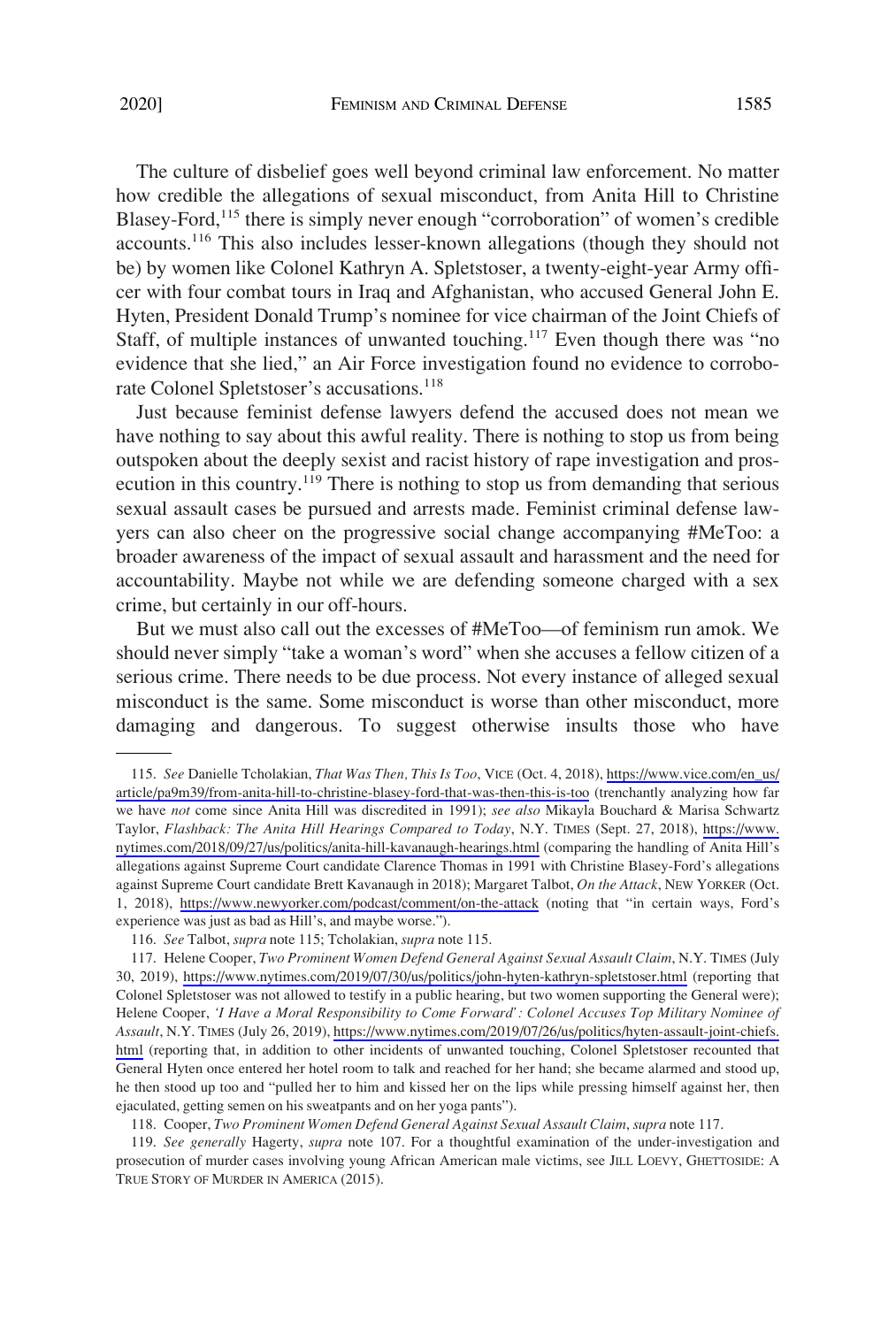experienced serious sexual violence and makes a mockery of the struggle to end it.<sup>120</sup> Not everyone needs to be locked away forever. And not every sex offender is the same. Each one has a story and many have the capacity to learn, change, and make amends.

It goes without saying that having concerns about due process, proportionality, and the individual nature of sex offending does not mean that those concerned are apologists for men who commit sex crimes or other crimes against women. Feminist defenders can and should raise broad institutional objections and defend individual clients—occasionally "apologizing" for them—without abandoning their other core commitments.

# III. FEMINIST CRIMINAL DEFENSE ILLUSTRATED: BROCK TURNER AND CALVIN **WILLIAMS**

# A. *Brock Turner*

The Brock Turner "rape" case<sup>121</sup> captivated much of the national press when the case was reported in early  $2015$ .<sup>122</sup> I have spoken about the case several times in a

*See* Kimberly Yam, *Aziz Ansari Addresses Sexual Misconduct Scandal in New Netflix Special*, 120. HUFFPOST, (July 9, 2019), [https://www.huffpost.com/entry/aziz-ansari-sexual-misconduct-netflix\\_n\\_5d24ef4](https://www.huffpost.com/entry/aziz-ansari-sexual-misconduct-netflix_n_5d24ef4ae4b0583e48287b94) [ae4b0583e48287b94](https://www.huffpost.com/entry/aziz-ansari-sexual-misconduct-netflix_n_5d24ef4ae4b0583e48287b94) (recounting allegations of sexual misconduct against comic Aziz Ansari by a woman who said she felt pressured to engage in sex with Ansari despite "verbal and non-verbal cues to indicate how uncomfortable and distressed she was," and who later texted Ansari to say that "it may have seemed okay. But I didn't feel good at all," which Ansari addresses in a 2019 Netflix special); Jason Zinoman, *Aziz Ansari Addresses Sexual Misconduct Accusation in 'Right Now'*, N.Y. TIMES (July 9, 2019), [https://www.nytimes.com/2019/07/](https://www.nytimes.com/2019/07/09/arts/television/aziz-ansari-netflix.html) [09/arts/television/aziz-ansari-netflix.html](https://www.nytimes.com/2019/07/09/arts/television/aziz-ansari-netflix.html) (same). Ansari maintained that he believed the entire sexual encounter was consensual and "felt terrible that this person felt this way." *Id*.

<sup>121.</sup> The Turner case is generally known as the "Stanford swimmer rape case," even though this is a misnomer. There was no rape as a matter of conventional criminal law—or under California law at the time because there was no sexual intercourse. Turner's pants were never removed and the evidence was that he had touched Miller's genitals with his fingers after removing her underwear. *See* Daniel Victor, *Brock Turner Wanted Only 'Outercourse,' Lawyer Argues in Appeal*, N.Y. TIMES (July 26, 2018), [https://www.nytimes.com/2018/07/](https://www.nytimes.com/2018/07/26/us/brock-turner-victim-outercourse-appeal.html) [26/us/brock-turner-victim-outercourse-appeal.html.](https://www.nytimes.com/2018/07/26/us/brock-turner-victim-outercourse-appeal.html)

<sup>122.</sup> For an excellent account of the Turner case, Stanford law professor Michelle Dauber's crucial role in it, and the recall and removal of the sentencing judge Aaron Persky, see Julia Ioffe, *When the Punishment Feels like a Crime: Brock Turner's Twisted Legacy—and a Stanford Professor's Relentless Pursuit of Justice*, HUFFPOST: HIGHLINE (June 1, 2018), <https://highline.huffingtonpost.com/articles/en/brock-turner-michele-dauber/>. Regarding Dauber's role in the case, the article explains:

For instance, Barbara Babcock, who in 1972 became the first woman appointed to teach at Stanford Law School, questioned whether Emily Doe really had a problem with Turner's sentence. She pointed out that Emily Doe had told the female probation officer she didn't want Turner to "rot in jail." Emily had explained in court that these words had been "slimmed down to distortion and taken out of context," but Babcock perceived a more malign influence: "Michele got ahold of her."

Emily Doe's statement, too, was the subject of fevered speculation among the anti-recall crowd. "I can't prove it, but I think Dauber wrote the victim letter," [LaDoris] Cordell told [Ioffe]. Babcock echoed her suspicion. "It's so sophisticated for someone who was so young," she said. Persky's lawyer, a fellow Stanford alum named Jim McManis, was also sure that Emily hadn't written the statement. "A person whose identity I am not at liberty to disclose says that it was written by a professional battered women's advocate," McManis explained. "I can't verify it, but the person who told me this, I value her judgment."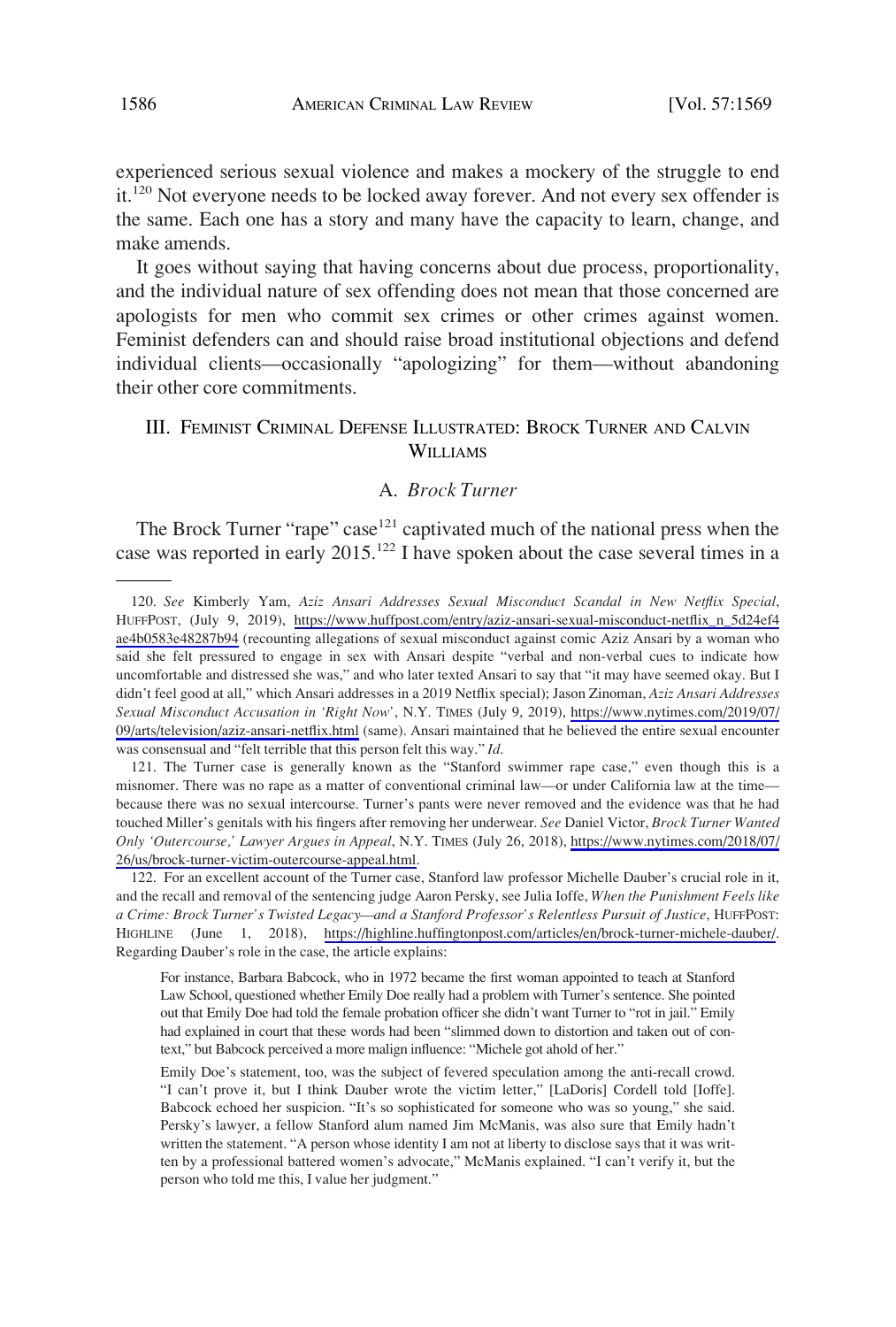colleague's criminal law course during a class on proportionality and have had numerous conversations about it with young women in their twenties and early thirties. On every occasion, the perspective I offered about both the crime and the punishment inevitably incited objection, outcry, and even anguish. The case seems to be a powerful touchstone for a certain cohort of women. This is why I have chosen to talk about this case here.

Stanford University freshman and varsity swimming team member Brock Turner, then nineteen, and a recent college graduate now known as Chanel Miller,<sup>123</sup> then twenty-two, attended a fraternity party on the Stanford campus on January 17, 2015.<sup>124</sup> Miller went to the party with her younger sister.<sup>125</sup> Turner was there with friends from the swimming team.<sup>126</sup> The party featured heavy alcohol use, and both Turner and Miller were intoxicated when they encountered one another.<sup>127</sup> Accounts diverge at this point. Because of how intoxicated Miller was her blood alcohol level was three times the legal limit—she had no recollection of what happened between her and Turner.<sup>128</sup> Turner maintained that he and Miller had kissed at the party and were on their way to his room when they both slipped and tumbled to the ground on a dirt path, which happened to be behind a dumpster—an oft-repeated fact.<sup>129</sup> While on the ground, the two resumed kissing and fondling, and after asking and obtaining permission, Turner touched, or "fingered," Miller's genitals.130 According to Turner, he believed Miller was enjoying what he

127. Kadvany, *Trial Begins in Stanford Sex-Assault Case*, *supra* note 125.

*Id*. Dauber denies this, however, and the reporter says the letter sounds like Emily Doe. Persky declined Ioffe's request for an interview, "but in an emotional conversation with The Associated Press, he said he had no regrets about how he had handled the Turner case, and accused the recall campaign of reducing a complex criminal case to a hashtag." *Id*.

<sup>123.</sup> *See generally* CHANEL MILLER, KNOW MY NAME: A MEMOIR (2019) (describing Ms. Miller's experience as the victim of the crime). Ms. Miller revealed her identity when she decided to write a book about the case.

<sup>124.</sup> Tracey Kaplan & Jacqueline Lee, *Jury Finds Former Stanford Athlete Guilty of Sex Assault on Unconscious Woman*, E. BAY TIMES (Aug. 15, 2016), [https://www.eastbaytimes.com/2016/03/30/jury-finds](https://www.eastbaytimes.com/2016/03/30/jury-finds-former-stanford-athlete-guilty-of-sex-assault-on-unconscious-woman/)[former-stanford-athlete-guilty-of-sex-assault-on-unconscious-woman/](https://www.eastbaytimes.com/2016/03/30/jury-finds-former-stanford-athlete-guilty-of-sex-assault-on-unconscious-woman/).

Elena Kadvany, *Trial Begins in Stanford Sex-Assault Case*, PALO ALTO ONLINE, (Mar. 17, 2016), [https://](https://www.paloaltoonline.com/news/2016/03/17/trial-begins-in-stanford-sex-assault-case) 125. [www.paloaltoonline.com/news/2016/03/17/trial-begins-in-stanford-sex-assault-case.](https://www.paloaltoonline.com/news/2016/03/17/trial-begins-in-stanford-sex-assault-case)

Elena Kadvany, *Character Witnesses Defend Brock Turner*, PALO ALTO ONLINE (Mar. 28, 2016), [https://](https://www.paloaltoonline.com/news/2016/03/25/character-witnesses-defend-brock-turner) 126. [www.paloaltoonline.com/news/2016/03/25/character-witnesses-defend-brock-turner.](https://www.paloaltoonline.com/news/2016/03/25/character-witnesses-defend-brock-turner)

<sup>128.</sup> *Id*.

<sup>129.</sup> *See* Ioffe, *supra* note 121. The dumpster—which seemed a random detail of the incident's location, rather than the intended destination for nefarious conduct—added a sinister element to the allegations.

*See* Emily Bazelon, *Why the Stanford Rape Trial Actually Represents Progress*, N.Y. TIMES MAG. (June 130. 9, 2016), [https://www.nytimes.com/2016/06/09/magazine/why-the-stanford-rape-conviction-actually-represents](https://www.nytimes.com/2016/06/09/magazine/why-the-stanford-rape-conviction-actually-represents-progress.html)[progress.html;](https://www.nytimes.com/2016/06/09/magazine/why-the-stanford-rape-conviction-actually-represents-progress.html) Brock Turner Probation Report at 6, People v. Turner, No. B1577162 (Cal. Super. Ct. June 2, 2016), <https://www.nytimes.com/interactive/2016/06/12/us/document-SentencingPacket.html>; Ioffe, *supra* note 121; Kaplan & Lee, *supra* note 124 (reporting that Turner testified that he kissed and fondled Miller and asked her if she wanted him to touch her genitals, to which she replied "yes").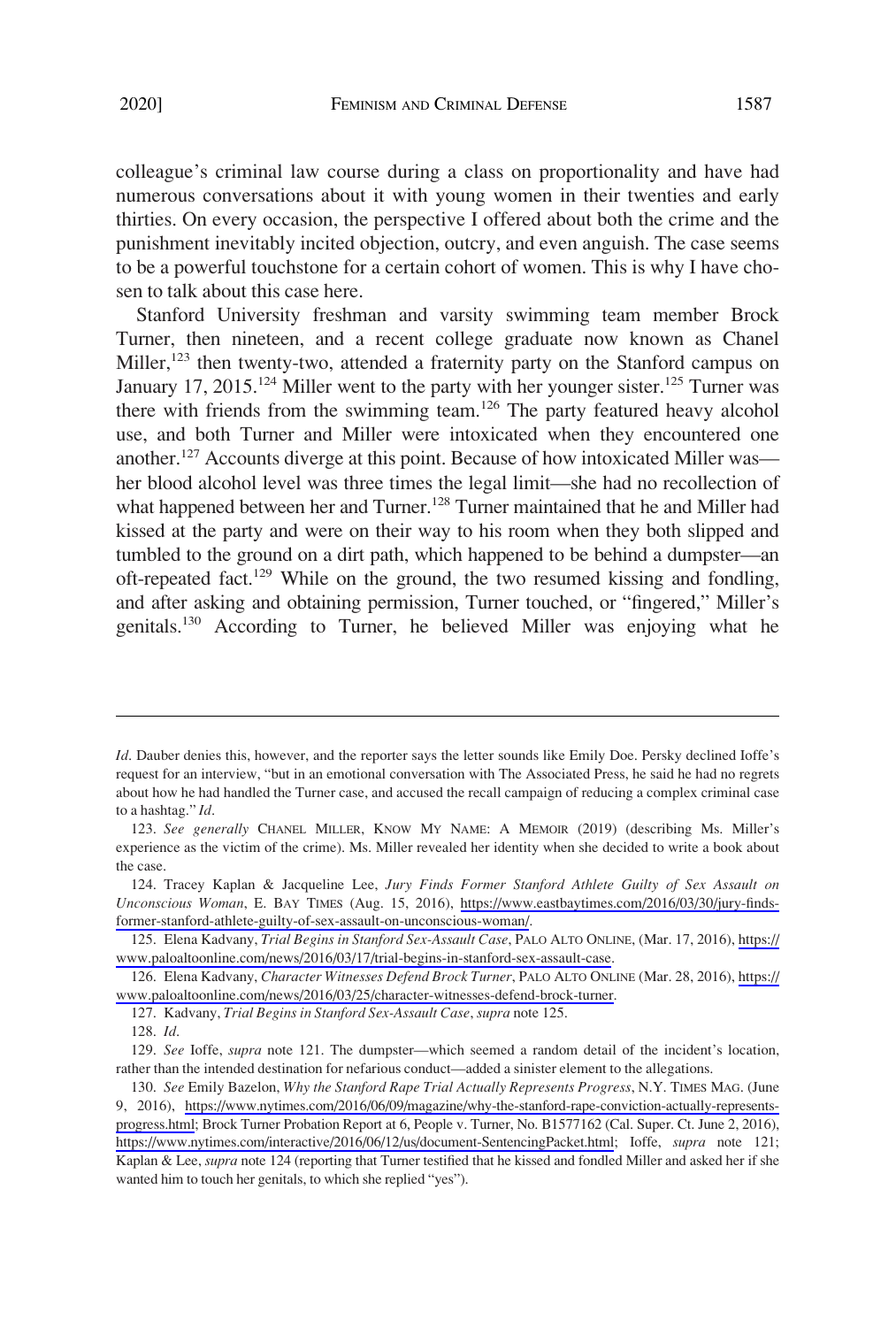was doing.<sup>131</sup> There was no evidence of sexual intercourse, just "digital penetration," $^{132}$  to the extent there was penetration at all. $^{133}$ 

In the early morning hours of January 18th, two male Stanford graduate students from Sweden, who were riding bicycles, came upon the pair.<sup>134</sup> They observed a man on top of an inert woman outside the Kappa Alpha fraternity house, thrusting against her.<sup>135</sup> When they got off their bicycles, they saw that the woman's skirt was up and she was wearing no underwear.<sup>136</sup> Turner was fully clothed.<sup>137</sup> Turner tried to run away, but they stopped him and called the police.<sup>138</sup> The woman was "completely unresponsive," was taken to a hospital, and woke up about three hours later.<sup>139</sup> She had pine needles in her hair and around her genital area.<sup>140</sup>

Turner was booked on two charges—attempted rape and digital penetration with a foreign object—and was released on \$150,000 bail.<sup>141</sup> Nine days later, the Santa Clara County District Attorney's Office filed five felony charges against Turner: rape of an intoxicated person, rape of an unconscious person, sexual penetration by a foreign object of an intoxicated woman, sexual penetration by a foreign object of an unconscious woman, and assault with intent to commit rape.<sup>142</sup> On February 2, 2016, Turner was arraigned and pled not guilty to all charges.<sup>143</sup> The next month, two of the charges were dropped: rape of an unconscious person and rape of an intoxicated person.<sup>144</sup> The case proceeded to trial on three felonies.<sup>145</sup>

139. Ray Sanchez, Stanford Rape Case: Inside the Court Documents, CNN (June 11, 2016) [hereinafter Sanchez, *Stanford Rape Case*], [https://www.cnn.com/2016/06/10/us/stanford-rape-case-court-documents/index.](https://www.cnn.com/2016/06/10/us/stanford-rape-case-court-documents/index.html) [html;](https://www.cnn.com/2016/06/10/us/stanford-rape-case-court-documents/index.html) *accord* Ioffe, *supra* note 121.

140. *See* Sanchez, *Stanford Rape Case*, *supra* note 139.

145. *Id*.

<sup>131.</sup> Bazelon, *supra* note 130; Brock Turner Probation Report, *supra* note 130, at 11; Ioffe, *supra* note 121; Kaplan & Lee, *supra* note 124.

<sup>132.</sup> Digital penetration means "fingering," or penetration by a finger.

<sup>133.</sup> Swedish Grad Students Who Pinned Down Stanford Sex Offender Speak Out, L.A. TIMES (June 8, 2016) [hereinafter *Swedish Grad Students*], [https://www.latimes.com/local/lanow/la-me-ln-stanford-rape-witnesses-](https://www.latimes.com/local/lanow/la-me-ln-stanford-rape-witnesses-20160607-snap-htmlstory.html)[20160607-snap-htmlstory.html](https://www.latimes.com/local/lanow/la-me-ln-stanford-rape-witnesses-20160607-snap-htmlstory.html).

<sup>134.</sup> *Id*.

<sup>135.</sup> Kaplan & Lee, *supra* note 124.

<sup>136.</sup> Kadvany, *Trial Begins in Stanford Sex-Assault Case*, *supra* note 125.

<sup>137.</sup> *Id*.

<sup>138.</sup> *Swedish Grad Students*, *supra* note 133.

<sup>141.</sup> See Incident Report and Felony Complaint, People v. Turner, No. B1577162 (Cal. Super. Ct. Feb. 2, 2015), [http://www.documentcloud.org/documents/1532973-complaint-brock-turner.html;](http://www.documentcloud.org/documents/1532973-complaint-brock-turner.html) Elena Kadvany, *Stanford University Student Arrested for Attempted Rape*, PALO ALTO ONLINE (Jan. 27, 2015), [https://www.](https://www.paloaltoonline.com/news/2015/01/27/stanford-university-student-arrested-for-attempted-rape)  [paloaltoonline.com/news/2015/01/27/stanford-university-student-arrested-for-attempted-rape](https://www.paloaltoonline.com/news/2015/01/27/stanford-university-student-arrested-for-attempted-rape).

<sup>142.</sup> Elena Kadvany, Stanford University Swimmer Faces Felony Sex-Assault Charges, PALO ALTO ONLINE (Jan. 28, 2015), [https://www.paloaltoonline.com/news/2015/01/28/stanford-university-swimmer-faces-felony](https://www.paloaltoonline.com/news/2015/01/28/stanford-university-swimmer-faces-felony-sex-assault-charges)[sex-assault-charges](https://www.paloaltoonline.com/news/2015/01/28/stanford-university-swimmer-faces-felony-sex-assault-charges) (reporting the new charges and explaining that the Stanford Department of Public Safety conducted an investigation and sent its findings to the district attorney for review, Stanford University launched a separate Title IX investigation into the incident, and Turner voluntarily withdrew from Stanford).

Elena Kadvany, *Former Stanford Swimmer Pleads Not Guilty to Sexual-Assault Charges*, PALO ALTO 143. ONLINE (Feb. 2, 2015), [https://www.paloaltoonline.com/news/2015/02/02/former-stanford-swimmer-pleads-not](https://www.paloaltoonline.com/news/2015/02/02/former-stanford-swimmer-pleads-not-guilty-to-sexual-assault-charges)[guilty-to-sexual-assault-charges](https://www.paloaltoonline.com/news/2015/02/02/former-stanford-swimmer-pleads-not-guilty-to-sexual-assault-charges).

<sup>144.</sup> Kadvany, *Trial Begins in Stanford Sex-Assault Case*, *supra* note 125.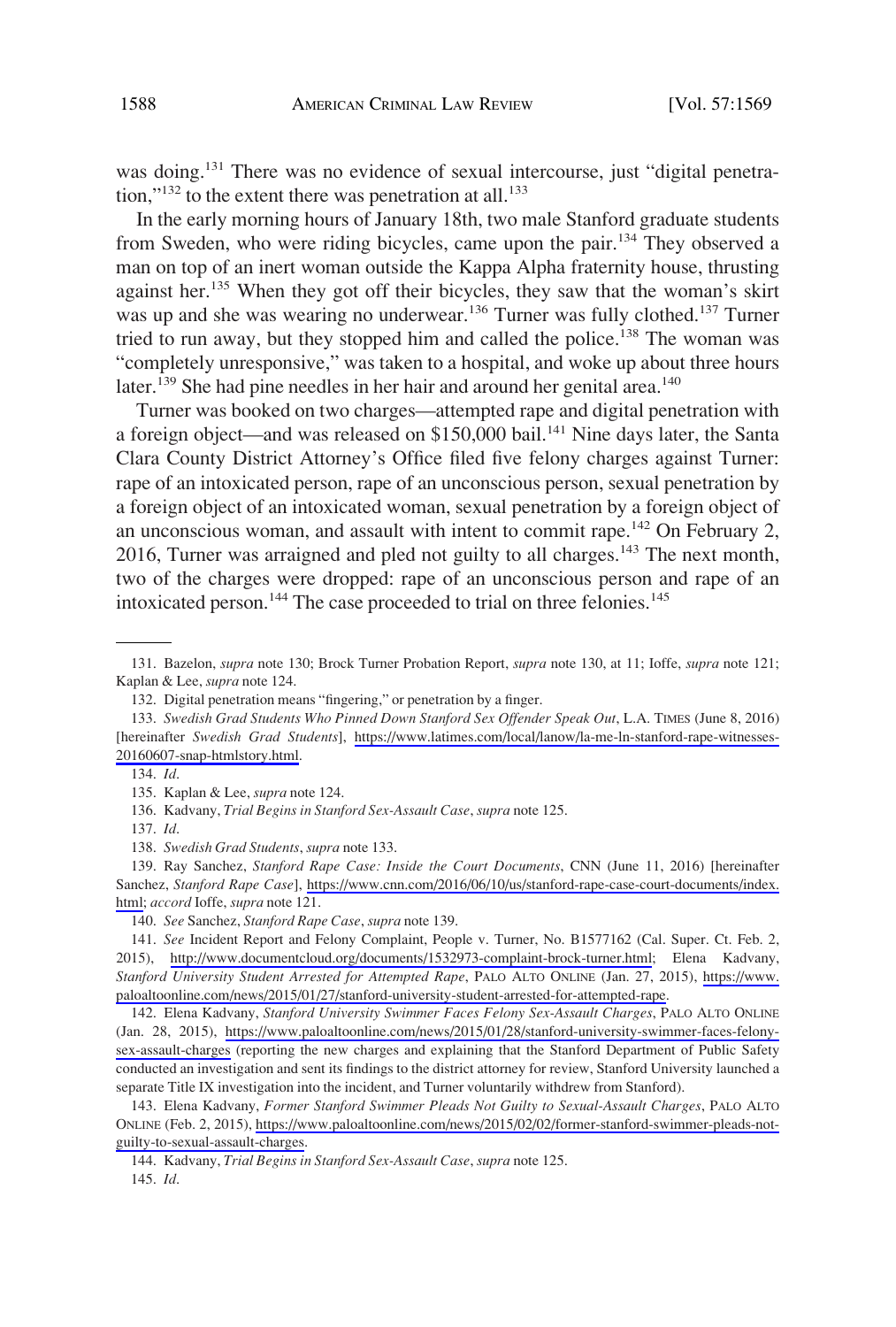The trial was hard fought. Miller, her sister, two eyewitnesses, medical experts, the defendant, and several character witnesses testified over a period of eight days.<sup>146</sup> The jury deliberated for more than a day before finding Turner guilty of all three charges on March 30, 2016.<sup>147</sup> When the verdict was read, Turner looked down in dismay and his mother "wailed."<sup>148</sup>

Prior to sentencing, the probation department conducted a presentence investigation, during which a probation officer investigator spoke to Miller about the impact of the crime on her and what she wanted to happen to Turner.<sup>149</sup> Miller told the probation officer that both the crime and the trial were hurtful to her, but she did not want Turner's life to be "over" as a result of his conviction.<sup>150</sup> She also said she didn't think he needed a lengthy prison sentence.<sup>151</sup> According to the report, Miller also told the investigator that she wanted Turner "to be ordered to participate in counseling to ensure something like this never happens again."152

The report included Turner's sex offender risk assessment score on a standard risk assessment instrument, the Static-99R, which placed him in the low-moderate risk category for reoffending.<sup>153</sup> Deputy Probation Officer Monica Lassettre, who wrote the report, acknowledged the vulnerability of the complainant due to intoxication.154 But, in recommending a short jail sentence and probation, she also cited Turner's "lack of a criminal history, his youthful age, and his expressed remorse and empathy toward the victim," and that "this 20-year-old offender is now a lifetime sex registrant, his future prospects will likely be highly impacted as a result of his convictions, and he surrendered a hard-earned swimming scholarship."<sup>155</sup>

On June 2, Judge Persky sentenced Turner to six months in jail and three years of probation, registration as a sex offender for life, completion of a sex-offender

<sup>146.</sup> See Jacqueline Lee, Woman Testifies Against Brock Turner for Sex Assault, MERCURY NEWS (June 3, 2017), [https://www.mercurynews.com/2016/03/18/woman-testifies-against-former-stanford-all-star-swimmer](https://www.mercurynews.com/2016/03/18/woman-testifies-against-former-stanford-all-star-swimmer-accused-of-sexually-assaulting-her/)[accused-of-sexually-assaulting-her/;](https://www.mercurynews.com/2016/03/18/woman-testifies-against-former-stanford-all-star-swimmer-accused-of-sexually-assaulting-her/) Elena Kadvany, *Prosecution, Defense Strategies Emerge in Stanford Sexual-Assault Case*, PALO ALTO ONLINE (Mar. 21, 2016), [https://www.paloaltoonline.com/news/2016/03/21/](https://www.paloaltoonline.com/news/2016/03/21/prosecution-defense-strategies-emerge-in-stanford-sexual-assault-case) [prosecution-defense-strategies-emerge-in-stanford-sexual-assault-case](https://www.paloaltoonline.com/news/2016/03/21/prosecution-defense-strategies-emerge-in-stanford-sexual-assault-case).

<sup>147.</sup> Kaplan & Lee, *supra* note 124.

<sup>148.</sup> *Id*.

<sup>149.</sup> Brock Turner Probation Report, *supra* note 130, at 5–6. Miller later disputed some of what was attributed to her in the report as "slimmed down to distortion" and "taken out of context." Jacqueline Lee, *Brock Turner Case: Probation Department Report Spared Scrutiny*, MERCURY NEWS (June 3, 2017) [hereinafter Lee, *Probation Report Spared Scrutiny*], [https://www.mercurynews.com/2016/06/15/brock-turner-case-probation](https://www.mercurynews.com/2016/06/15/brock-turner-case-probation-departments-report-spared-scrutiny/)[departments-report-spared-scrutiny/](https://www.mercurynews.com/2016/06/15/brock-turner-case-probation-departments-report-spared-scrutiny/).

<sup>150.</sup> Lee, *Probation Report Spared Scrutiny*, *supra* note 149.

<sup>151.</sup> *Id*.

<sup>152.</sup> Brock Turner Probation Report, *supra* note 130, at 6.

<sup>153.</sup> *Id.* at 8–9. "Static-99R is a ten item actuarial assessment instrument created by R. Karl Hanson, Ph.D. and David Thornton, Ph.D. for use with adult male sexual offenders who are at least eighteen years of age at time of release to the community." STATIC-99, <http://www.static99.org/>(last visited Feb. 26, 2020). Turner scored a "3." Brock Turner Probation Report, *supra* note 130, at 9.

<sup>154.</sup> Lee, *Probation Report Spared Scrutiny*, *supra* note 149.

<sup>155.</sup> *Id*.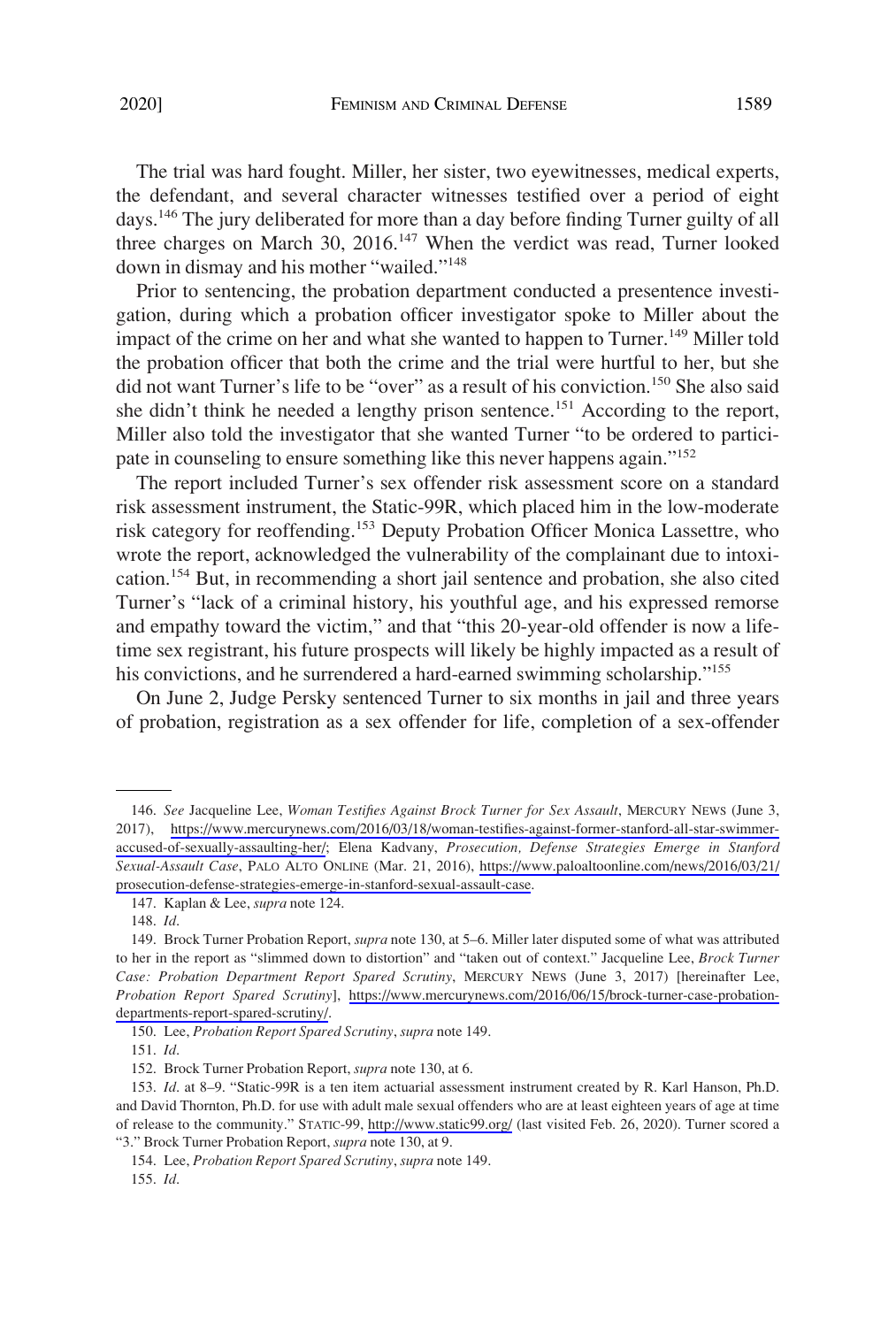management program, and prohibited him from consuming alcohol during probation.156

Although Judge Aaron Persky's sentence was consistent with the probation officer's recommendation, it prompted widespread outcry as overly lenient, sparking an ultimately successful recall campaign.<sup>157</sup> A poorly worded sentencing letter by the defendant's father did not help. He wrote that his son's "life w[ould] never be the one that he dreamed about and worked so hard to achieve. . . . That is a steep price to pay for 20 minutes of action out of his 20 plus years of life."<sup>158</sup> A lengthy but powerful victim impact statement by Miller went viral in response,<sup>159</sup> with CNN's Ashleigh Banfield spending half of her show doing a live reading of the statement.<sup>160</sup> On June 6, 2018, California voters removed Judge Persky as a result of a recall movement led by Stanford law professor Michele Dauber.<sup>161</sup>

Much could be said about the disturbing recall campaign against Judge Persky. Many commentators, even those critical of Persky's sentence, voiced concerns about the dangers of the recall.<sup>162</sup> Professor Paul Butler put it well: "The message sent by a recall would be that before an elected judge hands down a sentence, she should think about how popular her decision will be with the public."163

161. Maggie Astor, California Voters Remove Judge Aaron Persky, Who Gave a 6-Month Sentence for Sexual *Assault*, N.Y. TIMES (June 6, 2018), [https://www.nytimes.com/2018/06/06/us/politics/judge-persky-brock](https://www.nytimes.com/2018/06/06/us/politics/judge-persky-brock-turner-recall.html)[turner-recall.html](https://www.nytimes.com/2018/06/06/us/politics/judge-persky-brock-turner-recall.html).

*See, e.g*., Paul Butler, Opinion, *Judicial Recall Will Inevitably Lead to Harsher Sentences*, N.Y. TIMES: 162. ROOM FOR DEBATE (July 11, 2016), [https://www.nytimes.com/roomfordebate/2016/06/08/should-an-unpopular](https://www.nytimes.com/roomfordebate/2016/06/08/should-an-unpopular-sentence-in-the-stanford-rape-case-cost-a-judge-his-job/judicial-recall-will-inevitably-lead-to-harsher-sentences)[sentence-in-the-stanford-rape-case-cost-a-judge-his-job/judicial-recall-will-inevitably-lead-to-harsher-sentences](https://www.nytimes.com/roomfordebate/2016/06/08/should-an-unpopular-sentence-in-the-stanford-rape-case-cost-a-judge-his-job/judicial-recall-will-inevitably-lead-to-harsher-sentences) 

(arguing that, though he believed Persky's sentence was too light, and the victim impact statement "brilliant" and moving, judicial recall based on one mistake is misguided); Editorial, *The Case Against the Recall of Judge Persky*, S.F. CHRON. (Feb. 11, 2018), [https://www.sfchronicle.com/opinion/editorials/article/Editorial-The-case-against-the](https://www.sfchronicle.com/opinion/editorials/article/Editorial-The-case-against-the-recall-of-Judge-12587849.php)[recall-of-Judge-12587849.php](https://www.sfchronicle.com/opinion/editorials/article/Editorial-The-case-against-the-recall-of-Judge-12587849.php) (calling the recall effort "ill-advised and dangerous" and noting that "[n]either justice for defendants nor the concept of judicial independence is served if judges are guided by their anticipation of public reaction instead of the letter of the law"); Mark Joseph Stern, *This is How Mass Incarceration Happens*, SLATE (Jan. 16, 2018), [https://slate.com/news-and-politics/2018/01/the-dangerous-misguided-campaign-to-recall-the-judge-who](https://slate.com/news-and-politics/2018/01/the-dangerous-misguided-campaign-to-recall-the-judge-who-sentenced-brock-turner.html)[sentenced-brock-turner.html](https://slate.com/news-and-politics/2018/01/the-dangerous-misguided-campaign-to-recall-the-judge-who-sentenced-brock-turner.html) (arguing that the campaign to recall Persky is "well-intentioned," but "incredibly dangerous" and will eventually harm poor minority defendants); *see also* Bob Egelko, *Persky Warns Against the Dangers of Recalling Judges as He Fights to Keep His Job*, S.F. CHRON. (May 8, 2018), [https://www.sfchronicle.](https://www.sfchronicle.com/bayarea/article/Persky-warns-against-the-dangers-of-recalling-12898536.php)  [com/bayarea/article/Persky-warns-against-the-dangers-of-recalling-12898536.php](https://www.sfchronicle.com/bayarea/article/Persky-warns-against-the-dangers-of-recalling-12898536.php) (Judge Persky arguing that voters should remove judges who are crooked or inept, but not because they disagree with their rulings).

163. Butler, *supra* note 162.

<sup>156.</sup> Elena Kadvany, *Brock Turner Sentenced to Six Months in County Jail, Three-Year Probation*, PALO ALTO ONLINE (June 2, 2016), [https://www.paloaltoonline.com/news/2016/06/02/brock-turner-sentenced-to-six](https://www.paloaltoonline.com/news/2016/06/02/brock-turner-sentenced-to-six-months-in-county-jail-three-year-probation)[months-in-county-jail-three-year-probation](https://www.paloaltoonline.com/news/2016/06/02/brock-turner-sentenced-to-six-months-in-county-jail-three-year-probation).

<sup>157.</sup> Liam Stack, *Light Sentence for Brock Turner in Stanford Rape Case Draws Outrage*, N.Y. TIMES (June 6, 2016), [https://www.nytimes.com/2016/06/07/us/outrage-in-stanford-rape-case-over-dueling-statements-of](https://www.nytimes.com/2016/06/07/us/outrage-in-stanford-rape-case-over-dueling-statements-of-victim-and-attackers-father.html)[victim-and-attackers-father.html.](https://www.nytimes.com/2016/06/07/us/outrage-in-stanford-rape-case-over-dueling-statements-of-victim-and-attackers-father.html)

<sup>158.</sup> Michael E. Miller, 'A Steep Price to Pay for 20 Minutes of Action': Dad Defends Stanford Sex Offender, WASH. POST (June 6, 2016), [https://www.washingtonpost.com/news/morning-mix/wp/2016/06/06/a-steep-price](https://www.washingtonpost.com/news/morning-mix/wp/2016/06/06/a-steep-price-to-pay-for-20-minutes-of-action-dad-defends-stanford-sex-offender/)[to-pay-for-20-minutes-of-action-dad-defends-stanford-sex-offender/](https://www.washingtonpost.com/news/morning-mix/wp/2016/06/06/a-steep-price-to-pay-for-20-minutes-of-action-dad-defends-stanford-sex-offender/)

<sup>159.</sup> *Id*.

Chris White, *CNN's Ashleigh Banfield Gets Emotional Reading Sex Assault Victim's Letter On-Air*, L. & 160. CRIME (June 6, 2016), [https://lawandcrime.com/high-profile/cnns-ashleigh-banfield-spends-half-of-show-reading](https://lawandcrime.com/high-profile/cnns-ashleigh-banfield-spends-half-of-show-reading-powerful-rape-victim-letter/)[powerful-rape-victim-letter/.](https://lawandcrime.com/high-profile/cnns-ashleigh-banfield-spends-half-of-show-reading-powerful-rape-victim-letter/)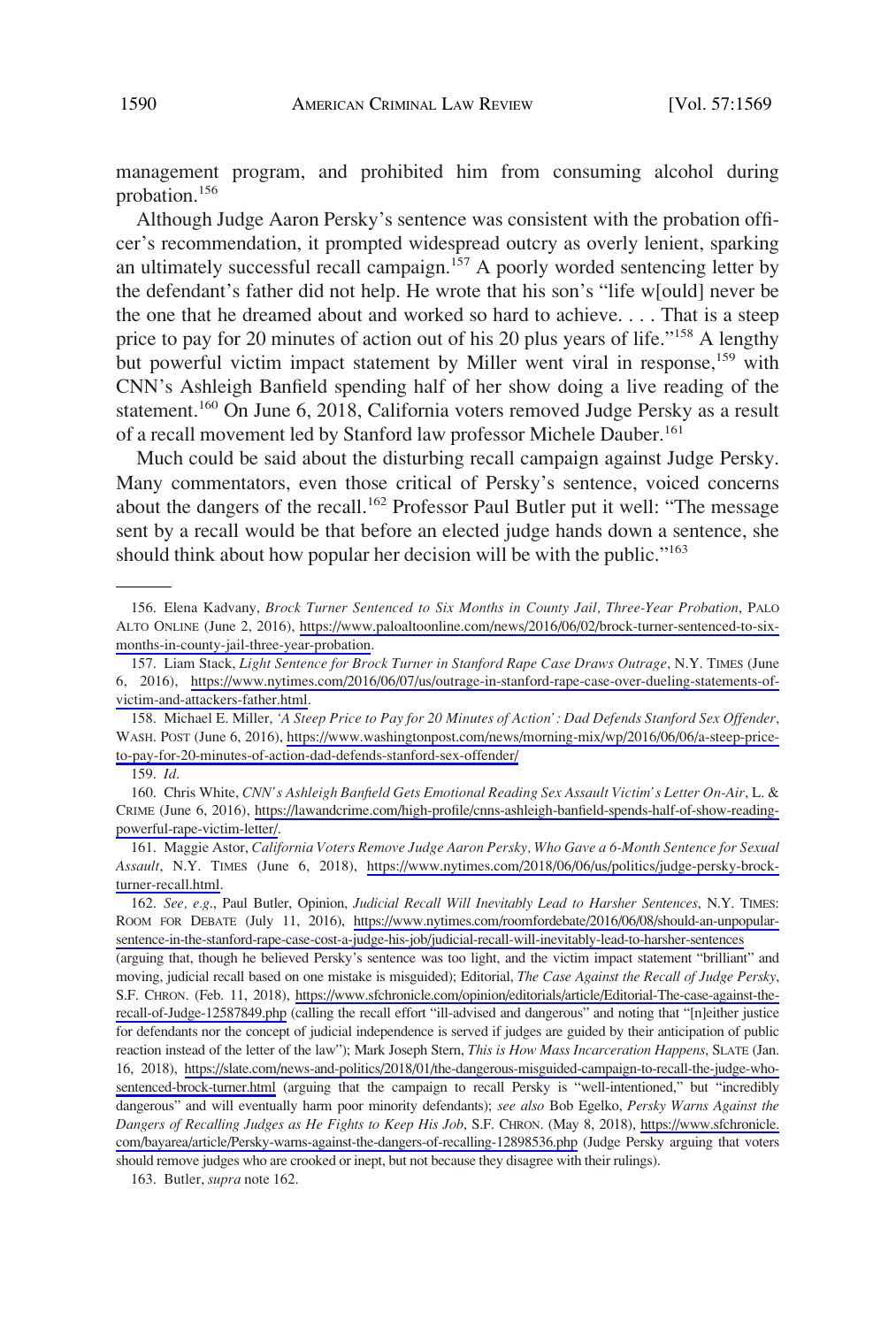Consideration of the popularity of a sentence would inevitably lead to harsher punishment because, politically, it is safer for a judge to throw the book at a convicted criminal rather than give him a break—even when giving him a break is the right thing to do. The people who would suffer most from this punitiveness would not be white boys at frat parties. Almost seventy percent of the people in prison in California are Latino and African-American.164 Those groups bear the brunt of zealous punishment.<sup>165</sup> Do we really want to live in a world in which perceived "leniency" by a judge leads to removal from the bench?<sup>166</sup>

Judge Persky's sentence is sound from the perspective of a feminist defender who believes that criminal punishment should be proportionate to the crime. A sentence should not inflict more harm on an offender (and his family and community) than is absolutely necessary. The sentencing should reflect individual circumstances with an eye towards an offender's rehabilitation and return to society. I believe the victim impact statement in this case is the kind of honest confrontation that could lead to a productive reckoning between the victim and her assailant, along the lines of restorative justice.

### 1. Proportionality

In discussing proportionality here, I do not mean to minimize the offense or suggest it is not criminal. But this was a case of digital penetration, not "rape" as it is commonly understood. Under some circumstances, digital penetration or penetration with an object can be as violent, intrusive, and traumatic as penetration by a penis.167 And forcible oral sex can be as violent, intrusive, and

He reached out and grabbed them—my breasts—in his two hands. He plied them and squeezed them, manipulating them right down to my ribs. Twisting. I hope that to say this hurt isn't necessary here.

"Please don't do this, please," I said.

. . .

"Lie down."

I did. Shaking, I crawled over and lay face up against the cold ground. He pulled my underpants off me roughly and bundled them into his hand. He threw them away from me and into a corner where I lost sight of them.

I watched him as he unzipped his pants and let them fall around his ankles.

<sup>164.</sup> *See id*.

<sup>165.</sup> *Id*.

*See generally* Stephen B. Bright & Patrick J. Keenan, *Judges and the Politics of Death: Deciding*  166. *Between the Bill of Rights and the Next Election in Capital Cases*, 75 B.U. L. REV. 759 (1995) (discussing the politics of elected judges and the impact on judicial decision-making in capital cases); Dan Levine & Kristina Cooke, *Special Report: Elected Judges More Likely to Affirm Death Sentences, Analysis Finds*, REUTERS (Sept. 22, 2015), <https://www.reuters.com/article/usa-deathpenalty-judges-idUSL1N11S0ZN20150922>(documenting that elected judges are significantly more likely to affirm death sentences than appointed judges).

<sup>167.</sup> *See, e.g*., ALICE SEBOLD, LUCKY (1999) (a searing memoir about being raped while a freshman at Syracuse University). Sebold writes: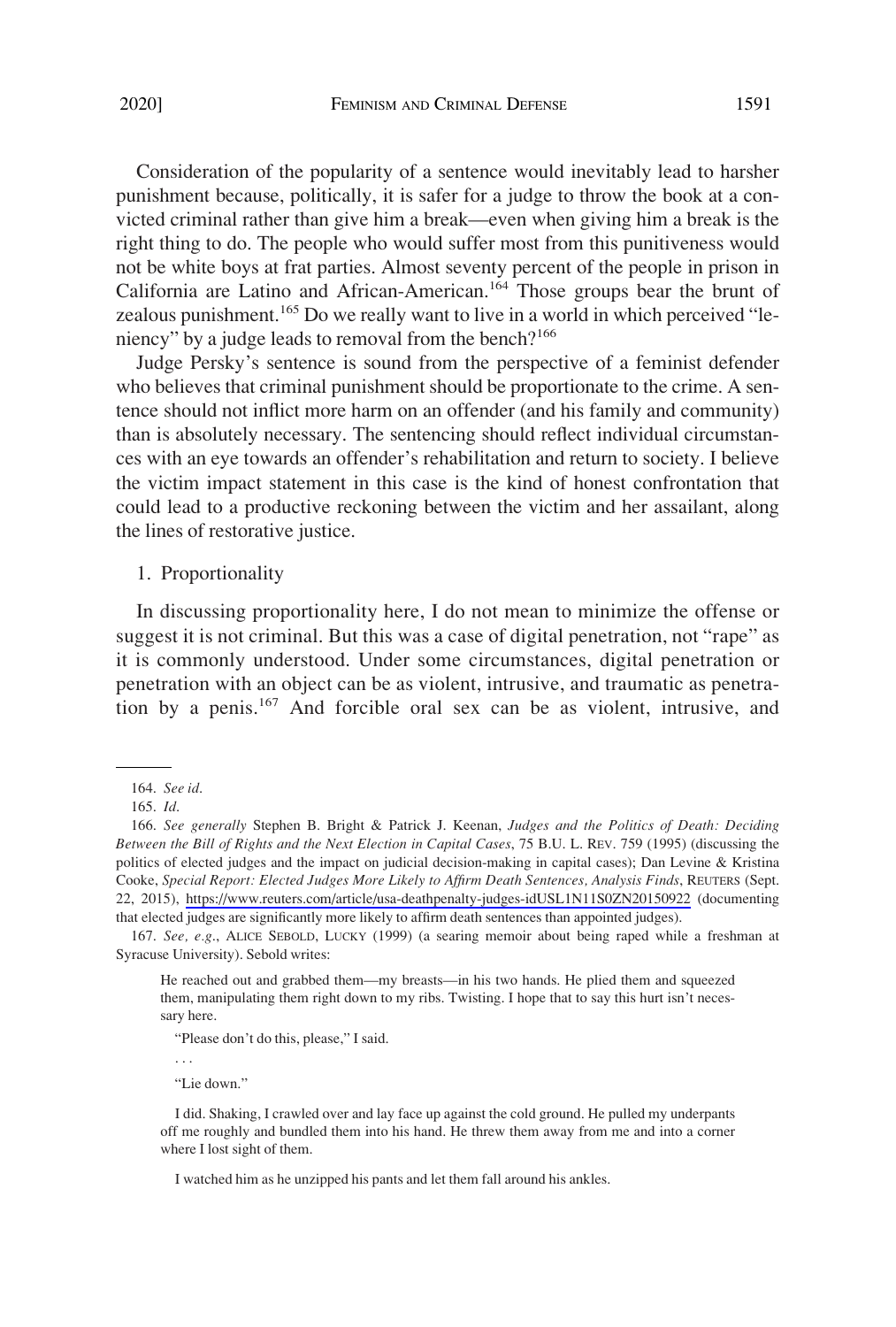traumatic as forcible vaginal penetration.<sup>168</sup>

However, crimes involving penetration by a penis ought to be punished more severely than crimes involving digital penetration because (1) generally speaking, penetration by penis is a more serious and invasive act; (2) penetration by penis is more likely to cause sexually transmitted disease; (3) vaginal penetration by penis can cause pregnancy; and (4) digital penetration of a woman's genitals covers a range of conduct, some of which is "penetrative" only in the broadest sense.

This last point requires clarification. Women's genitals are physically complicated. California law defines sexual penetration as "the act of causing penetration, *however slight*, of the genital or anal opening of any person" when done for the purpose of sexual abuse, arousal, or gratification.<sup>169</sup> This means that there need not be vaginal penetration—merely touching of the labia—in order for there to be penetration.170

In the Turner case, there was no evidence of vaginal penetration. The physical evidence, medical evidence, and defendant's statements were that Turner stroked (or "fingered") the complainant's genitals. Because the case became known as the "Stanford Swimmer Rape Case," many people have no idea that the case involved the use of fingers, not a penis, and likely only the penetration of the outer genitalia.

He worked away on me, reaching down to work with his penis.

He called me bitch. He told me I was dry.

"I'm sorry," I said—I never stopped apologizing. . . .

"Stop looking at me," he said. "Shut your eyes. Stop shaking."

"I can't."

"Stop it or you'll be sorry."

I did. My focus became acute. I stared harder than ever at him. He began to knead his fist against the opening of my vagina. Inserted his fingers into it, three or four at a time. Something tore. I began to bleed there. I was wet now.

It made him excited. He was intrigued. As he worked his whole fist up into my vagina and pumped it, I went into my brain.

#### *Id*. at 16–17.

168. See generally SUSAN J. BRISON, AFTERMATH: VIOLENCE AND THE REMAKING OF A SELF (2002) (recounting Brison's experience being repeatedly choked and struck in the head in the course of being orally raped); *see also* Lisa Taddeo, *The Specific Horror of Unwanted Oral Sex*, N.Y. TIMES, Feb. 13, 2020, [https://](https://www.nytimes.com/2020/02/13/opinion/harvey-weinstein-trial.html) [www.nytimes.com/2020/02/13/opinion/harvey-weinstein-trial.html](https://www.nytimes.com/2020/02/13/opinion/harvey-weinstein-trial.html) (recounting a disturbing incident of unwanted oral sex and comparing it to some of the allegations against Harvey Weinstein).

169. CAL. PENAL CODE § 289(k)(1) (West 2019) (emphasis added).

170. People v. Quintana, 108 Cal. Rptr. 2d 235, 242 (Cal. Ct. App. 2001) (finding that penetration of the labia majora was sufficient to prove penetration).

He lay down on top of me and started humping. . . .

I stared right into his eyes. I was too afraid not to. If I shut my eyes, I believed, I would disappear. To make it through, I had to be present the whole time.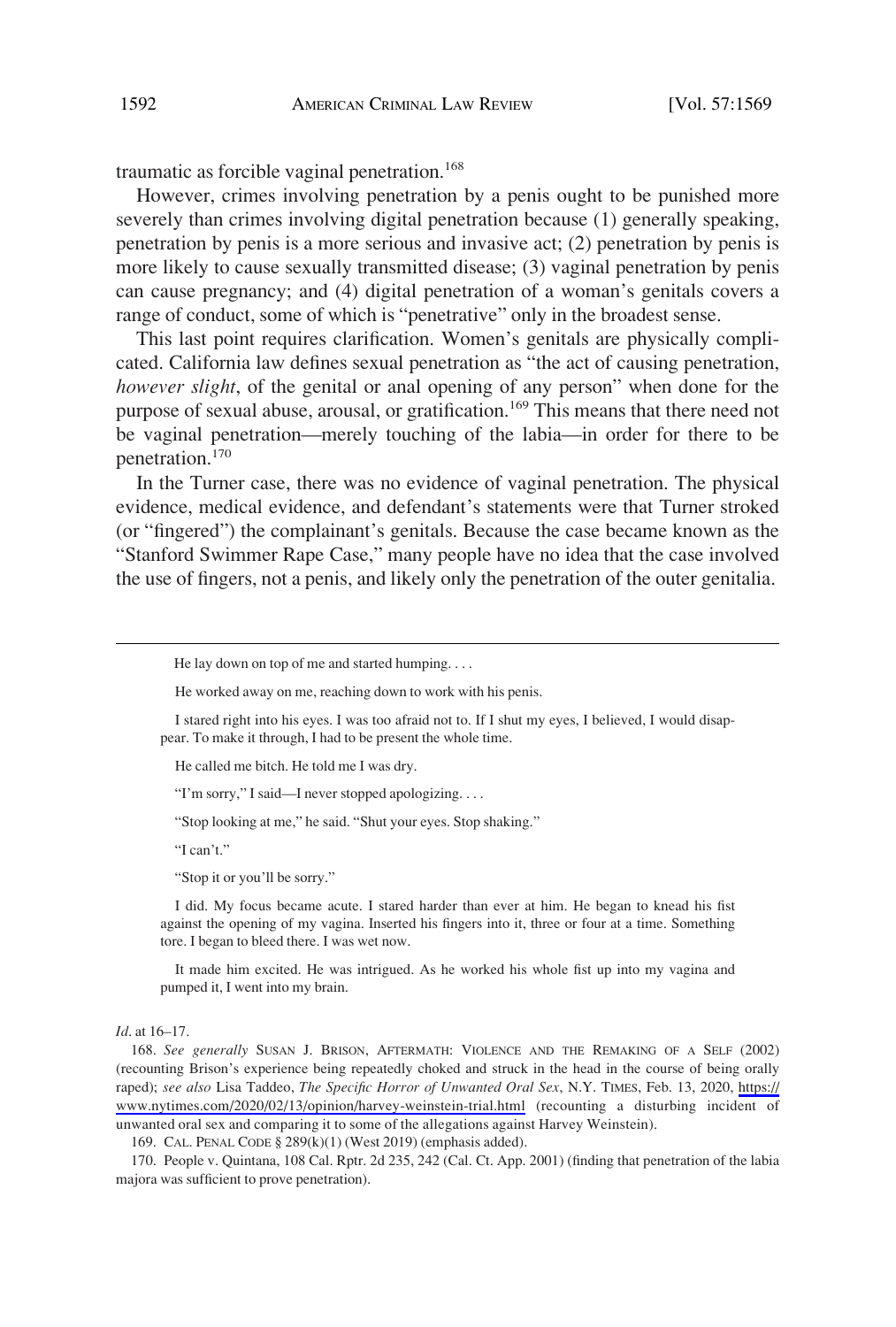# 2. The Sentence Should Not Inflict More Harm Than is Necessary

Turner's counsel asked for a four-month county jail sentence followed by a lengthy period of probation.<sup>171</sup> Prosecutors asked for a six-year prison sentence.<sup>172</sup> It is important to note that Judge Persky's sentence of six months in jail also included lifetime registration as a sex offender. $173$ 

Critics of Persky's sentence might ask themselves whether it would really make a difference—to Turner, the victim, or the community—if a teen with no prior criminal record who had never before been incarcerated was caged in a state prison rather than the county jail. They should also have to explain why, if several months in jail is enough to teach this particular young man a lesson, a fifty-month sentence is necessary.

In our no-sentence-is-too-long approach to criminal justice, we forget that any period of incarceration is traumatic for the person locked up—especially someone who has never been incarcerated before. A little goes a long way. We forget, too, that it is not just the individual who "does time" in jail or prison—his family, friends, and community often feel the weight of a loved one's incarceration.<sup>174</sup>

The only problem I have with the length of Turner's sentence is that my poor black and brown clients rarely receive such a reasonable sentence.<sup>175</sup>

Whatever one thinks of the number of months Turner served, lifetime sex offender registration is a stringent and stigmatizing sanction.<sup>176</sup> Even though there was no proof that Turner posed a serious threat of reoffending, he had to register as a sex offender and abide by strict rules, including residency and work restrictions and notifying the authorities whenever he moves, for the rest of his life.<sup>177</sup> Any hope that Turner might serve his sentence, and thereby discharge his debt to society and return to normal life, is futile. This lifetime requirement will keep his name and face in the public view forever through an easily accessible internet database that often includes offenders' addresses and photographs.178 This sanction,

<sup>171.</sup> Kadvany, *Brock Turner Sentenced to Six Months in County Jail, Three-Year Probation*, *supra* note 156.

<sup>172.</sup> *Id*. (reporting that the prosecutor called Turner a "predator," noted the "global ramifications" of the case, and asked for a state prison sentence).

<sup>173.</sup> *Id*.

<sup>174.</sup> *See* Chesa Boudin, *Children of Incarcerated Parents: The Child's Constitutional Right to the Family Relationship*, 101 J. CRIM. L. & CRIMINOLOGY 77, 77–78 (2013).

<sup>175.</sup> Cf. Kate Taylor, By Turns Tearful and Stoic, Felicity Huffman Gets 14-Day Prison Sentence, N.Y. TIMES (Oct. 22, 2019), <https://www.nytimes.com/2019/09/13/us/felicity-huffman-sentencing.html> (reporting about the first sentencing in the nation's largest college admissions scandal and quoting David Singleton, executive director of the Ohio Justice and Policy Center, who noted that "there's a different justice system" if you are rich and white, but "[s]ending Felicity Huffman to jail is not going to solve that problem").

<sup>176.</sup> Although sex offender registration is not considered "punishment," Judge Persky noted at sentencing that it was "part of the price Turner will pay." Tracey Kaplan, *Brock Turner: A Sex Offender for Life, He Faces Stringent Rules*, E. BAY TIMES (Sept. 5, 2016), [https://www.eastbaytimes.com/2016/09/02/brock-turner-a-sex](https://www.eastbaytimes.com/2016/09/02/brock-turner-a-sex-offender-for-life-he-faces-stringent-rules/)[offender-for-life-he-faces-stringent-rules/.](https://www.eastbaytimes.com/2016/09/02/brock-turner-a-sex-offender-for-life-he-faces-stringent-rules/) California and South Carolina are the only states that require all sex offenders to register for life. *Id*.

<sup>177.</sup> *See* CAL. PENAL CODE § 290(b) (West 2019).

<sup>178.</sup> Kaplan, *supra* note 176.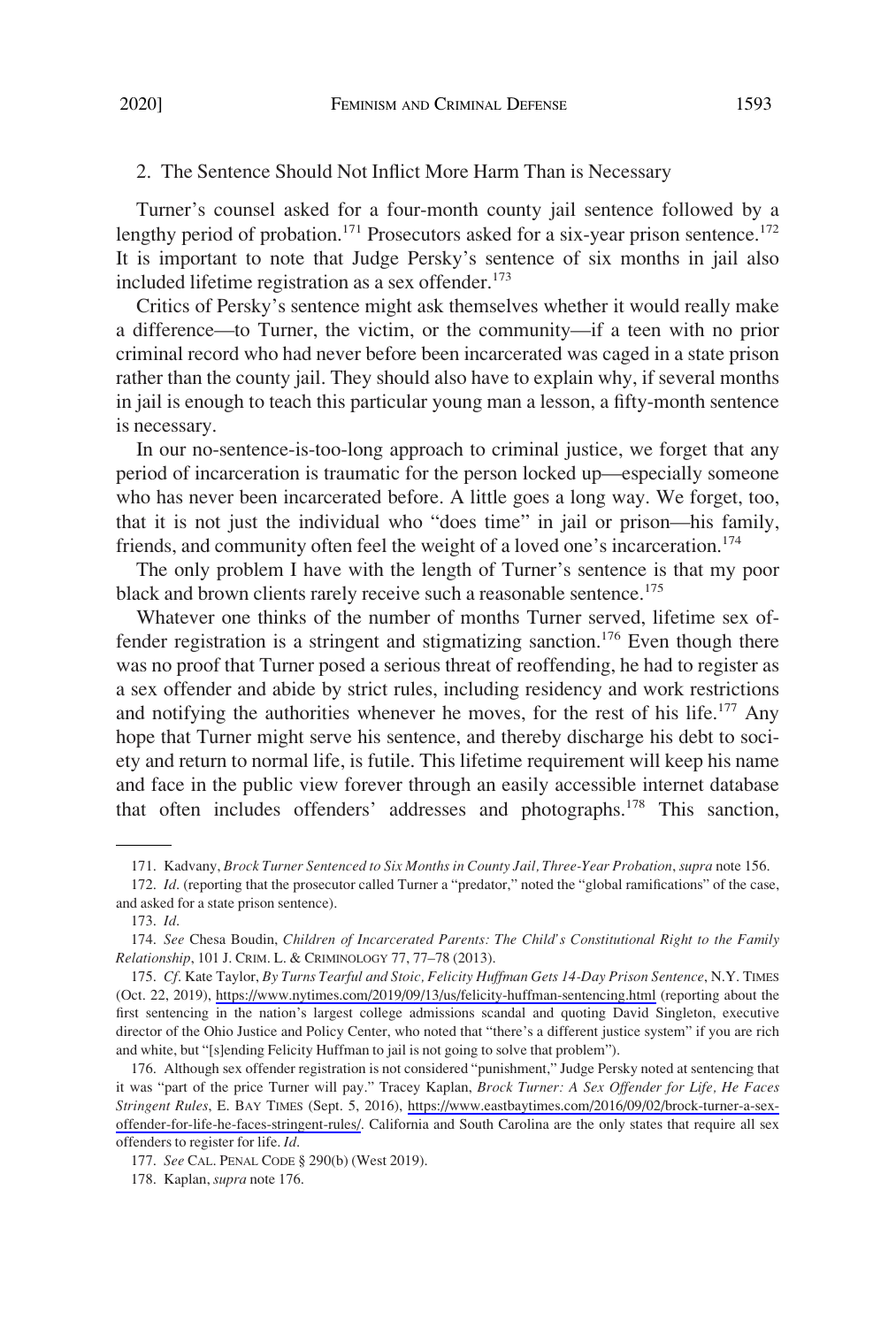rendering an errant teen a pariah for life, will do more damage than good and do little to enhance "public safety."

3. Individual Circumstances

Immaturity, alcohol, and sex are a toxic mix. I do not mean to suggest that alcohol excuses Turner's conduct here. But it was a factor in this case, as was Turner's age. Both of these were acknowledged in the judge's sentencing remarks and in the probation report upon which his comments were based.<sup>179</sup>

At sentencing, Persky said that determining a proper sentence here was "difficult."180 He acknowledged the "physical and devastating emotional injury" to the victim.181 But the judge focused on traditional sentencing factors, such as Turner's lack of any prior record, his youth, that he was unarmed during the crime, that he said he would accept the court's sentence and comply with the terms of probation, and he would not be a danger to others if not imprisoned.<sup>182</sup> He said the role alcohol played in the assault was "not an excuse" but was "a factor that, when trying to assess moral culpability in this situation, is mitigating."183 He added that a prison sentence would have "a severe impact" and "adverse collateral consequences" on Turner.184

Turner's genuine remorse was also a factor at sentencing.<sup>185</sup> Turner told the probation officer who drafted the presentence report:

Having imposed suffering on someone else and causing someone else pain—I mean, I can barely live with myself. I can't even get out of bed in the morning. I think about it every second of every day. Her [the victim] having to go through the justice system because of my actions just . . . it's unforgiveable. . . .

. . . I wish I could just take it back. I didn't even deserve to talk with her, to interact with her. I can't believe I imposed such suffering on her and I'm so sorry.<sup>186</sup>

This was a young man capable of learning from his alcohol-fueled mistakes, and of changing. There were good reasons for a several-month jail sentence followed by probation.

*See* Marina Koren, *Why the Stanford Judge Gave Brock Turner Six Months*, ATLANTIC (June 17, 2016), 179. [https://www.theatlantic.com/news/archive/2016/06/stanford-rape-case-judge/487415/;](https://www.theatlantic.com/news/archive/2016/06/stanford-rape-case-judge/487415/) Brock Turner Probation Report, *supra* note 130, at 12.

<sup>180.</sup> Koren, *supra* note 179.

<sup>181.</sup> *Id*.

<sup>182.</sup> *Id*.

<sup>183.</sup> *Id*.

<sup>184.</sup> *Id*. 185. *Id*.

<sup>186.</sup> Brock Turner Probation Report, *supra* note 130, at 7 (first alteration and first ellipsis in original).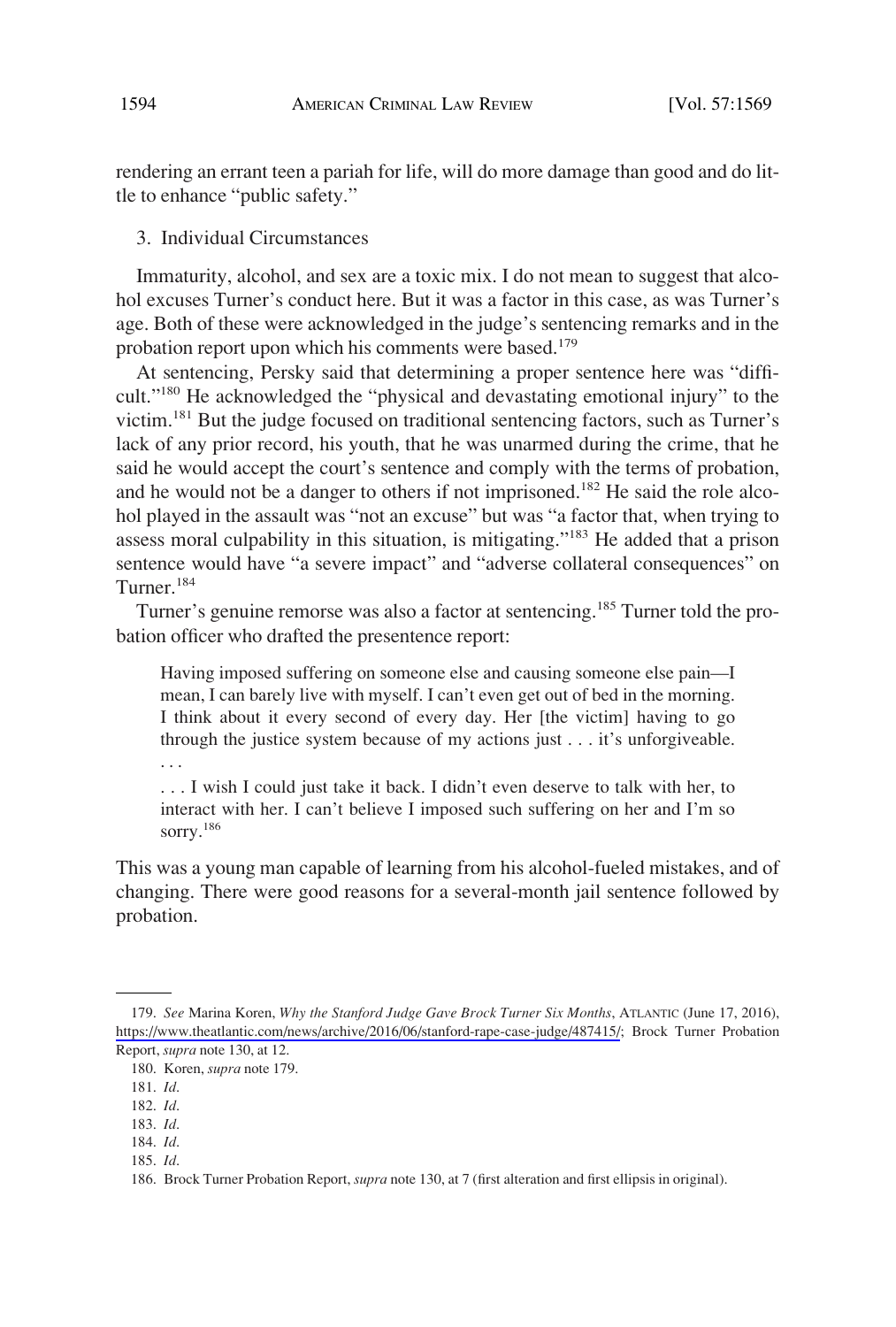## 4. An Opportunity for Restorative Justice

Although the victim later indicated that the presentence/probation report did not accurately reflect her experience,<sup>187</sup> her words show that she might have been a good candidate for a restorative justice approach. Here is how she talked about the case to the probation officer who wrote the report:

I still feel a lot of anger because of what he put me through at trial. I want him to be sorry and express remorse. He attacked my personal life in whatever way possible and in the end, it didn't work. I don't experience joy from this. I don't feel like I won anything. It was just the anger of hearing what he said in Court. It was devastating. I want him to know it hurt me, but I don't want his life to be over. I want him to be punished, but as a human, I just want him to get better. I don't want him to feel like his life is over and I don't want him to rot away in jail; he doesn't need to be behind bars.<sup>188</sup>

According to the probation report, the victim wanted Turner to receive counseling and no longer reside in the Bay Area.<sup>189</sup>

Imagine if, instead of an adversarial trial, during which the victim felt undermined and unheard, there had been an alternative proceeding that put her at the center. She could have had her say, confronting Turner verbally, telling him everything that is in her victim impact statement. What if she had had a hand in crafting what Turner would have to do in order for him to one day be welcomed back to the community?

Why is it so hard to contemplate such a proceeding in a case involving a young person who made a bad mistake—even if the mistake was a sexual assault? The stakes were high for Turner at trial, the consequences permanent. He will wear scarlet letter R (for rapist) evermore. It is no wonder Turner's trial lawyer litigated the case hard. I would have done so, too.

I do not know whether the victim in the Turner case will also be permanently scarred. I hope not. I hope Ms. Miller finds what she needs to get past this episode and have a full and happy life.<sup>190</sup> I also do not think it is a helpful feminist narrative to say that a woman's life is forever ruined by a sexual assault. This gives way too much power to perpetrators of sexual assault and buys into old sexist tropes (as in the archaic use of "ruined").

What would a feminist defender do in the Brock Turner case if there were no viable alternatives to trial and her client did not want to be convicted of a lifetime registration felony sex offense? *Everything she could lawfully do to achieve an* 

*See* Elena Kadvany, *Stanford Sex-Assault Victim: 'You Took Away My Worth*,*'* PALO ALTO ONLINE (June 187. 3, 2016), [https://www.paloaltoonline.com/news/2016/06/03/stanford-sex-assault-victim-you-took-away-my](https://www.paloaltoonline.com/news/2016/06/03/stanford-sex-assault-victim-you-took-away-my-worth)[worth](https://www.paloaltoonline.com/news/2016/06/03/stanford-sex-assault-victim-you-took-away-my-worth) (reporting the released impact statement in full); *see also* MILLER, *supra* note 123.

<sup>188.</sup> Brock Turner Probation Report, *supra* note 130, at 5.

<sup>189.</sup> *Id*. at 6.

<sup>190.</sup> She seems to have a strong support network. *See generally* MILLER, *supra* note 123.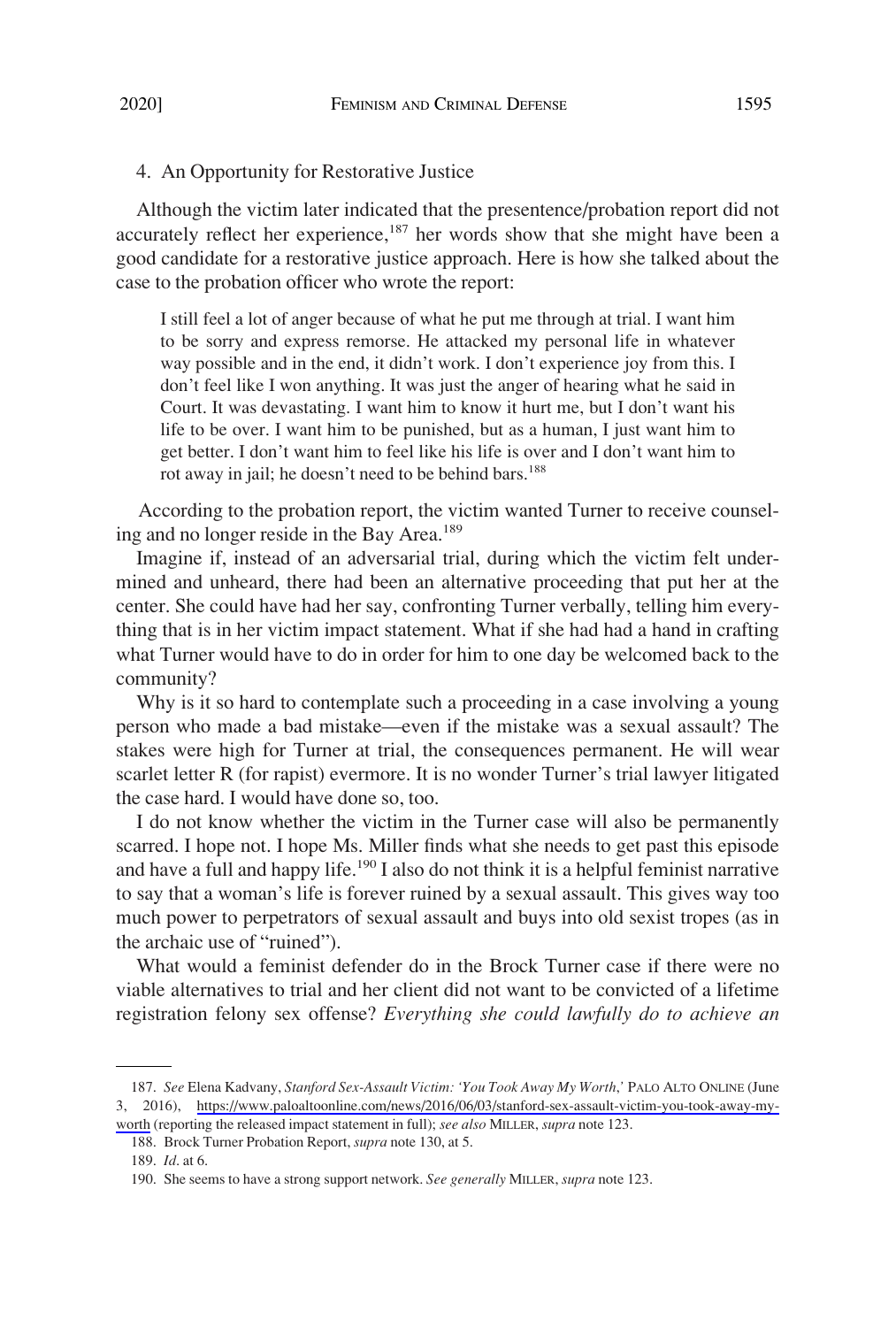*acquittal*. Even if the defender felt bad about it, she would have to figure out a way to deal with it.

The one thing a feminist defender could not do is apologize to the complainant. To do so would be narcissistic. Complainants get to hate defense counsel; it's the least we can do for them.

But I confess that lately, after the trial and sentencing are over, I have approached and praised a few sexual assault and domestic violence survivors on their powerful victim impact statements. Maybe I'm losing my criminal defense bearings, but the women I approached seemed to appreciate the kind words.

### B. *Calvin Williams*

As I was writing this Essay, I attended and testified at a re-sentencing hearing for a long-serving prisoner I will call Calvin Williams. The clinic I direct, Georgetown's Criminal Defense & Prisoner Advocacy Clinic, conducts a weekly legal research and writing class for lifers at a Maryland prison and Mr. Williams is one of the facilitators for the class on the "inside."191 I have come to know Mr. Williams well and could not think more highly of him. He is an extraordinary person: a self-taught intellectual, a man of faith, a modest but inspiring leader, a loyal and generous friend, and a gentle soul. He has found meaning in mentoring others and doing what he can to provide hope in a bleak place.

When he was in his early twenties, Williams was involved in the illegal drug trade. So were most of the people he knew in his ravaged urban neighborhood. There were turf wars. In the course of one such war, he went to the home of a woman he knew who was connected to a rival drug dealer, said he "wanted pussy," and forced her to have sexual intercourse at gunpoint. He went to trial and was convicted of armed rape and sentenced to life.

Williams has now served more than thirty years. He is deeply remorseful about his crime. His re-sentencing was the result of a compromise with the State of Maryland in lieu of pursuing a post-conviction appeal. Several witnesses testified at the hearing, including a forensic psychologist who found that Williams presents no danger to the community, two men who served time with Williams and now help former prisoners reenter society, family members, Williams, and me. Although the victim was contacted, she declined to appear or submit a victim impact statement. She had given a statement to a defense investigator that she believed Williams had served enough time and had no objection to his release.

The courtroom was packed with Williams' family and friends. It was moving to see so many people who loved him. His mother was dignified and self-possessed. I was struck by this because I am a mother too. The thought of my son being incarcerated is unbearable.

*Criminal Defense and Prisoner Advocacy Clinic Info Sheet*, GEO. U. L. CTR. (2019), [https://www.law.](https://www.law.georgetown.edu/wp-content/uploads/2019/02/CDPAC-Info-Sheet-2019.pdf) 191. [georgetown.edu/wp-content/uploads/2019/02/CDPAC-Info-Sheet-2019.pdf](https://www.law.georgetown.edu/wp-content/uploads/2019/02/CDPAC-Info-Sheet-2019.pdf).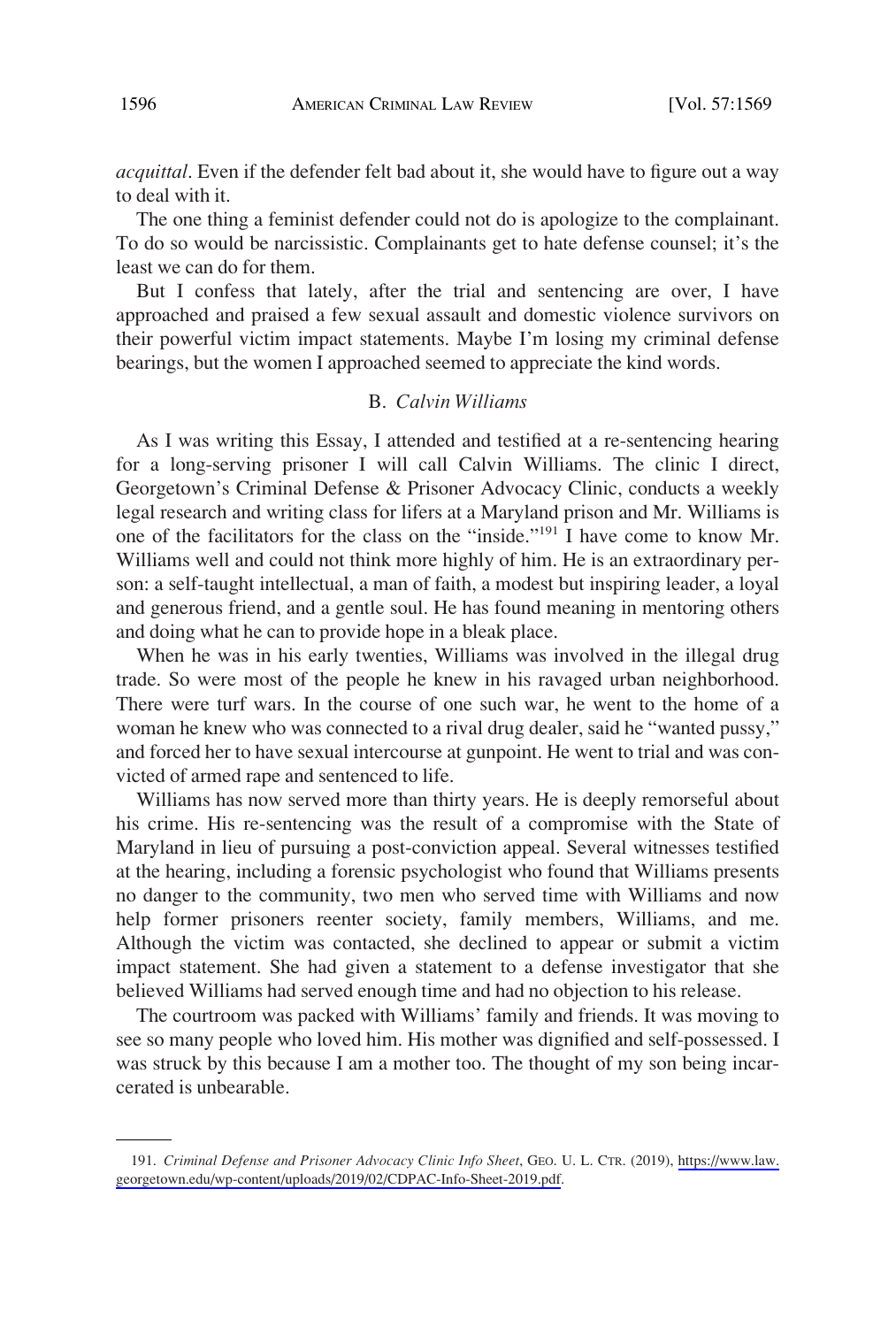Defense counsel included a young lawyer who had met Williams when he was a Georgetown law student, and members of his law firm, including a senior partner. The prosecutor was out of central casting: a steely woman of a certain age who brooked no dissent. She had been a sex crimes prosecutor for much of her career. Her cross-examination of every single witness focused on the crime. "Mr. Williams held a gun to the victim's head, did he not?" "This must have been terrifying?" "He then raped her at gunpoint?" "She has probably relived the rape over and over—there's no end of *her* punishment, is there?"

I resisted this last suggestion. "I don't know the victim, so I can't say," I said. "I surely hope she has gotten past what happened to her those many years ago. I find people are often more resilient than we may think." This didn't sit well with the prosecutor. "Have you ever represented a rape victim," she inquired. "Yes," I said, "many times." She looked incredulous. I explained that a substantial number of women who end up in the criminal legal system have been physically and sexually abused, and that I have also handled a number of "battered women's self-defense cases," in which rape was a feature of the domestic violence my clients had suffered. "I don't agree that every woman who has been raped is *ruined* for life," I said. "Different women react differently; it depends on the woman and the circumstances."

Unfortunately, the judge agreed with the prosecutor. "But rape is the very worst thing that can happen to a woman—a traumatic, life-altering event—don't you agree, Ms. Smith?" It was an opportunity to offer my point of view. I told the judge that I considered myself a lifelong feminist, I took sexual assault seriously, but no, I did not agree with that statement and didn't think it was helpful to women. "Your Honor," I said, "I accept that this was a serious crime that needed to be punished. But Mr. Williams has paid for his crime with more than three decades of his life."

Part of me wished the victim were there to say she is okay now. But maybe she would not have said that.

One of the men who had served time with Williams and now worked with returning citizens, had the best reply to the prosecutor. "The crime doesn't change," he told her. "But the person does."

Williams was humble and thoughtful and moving on the stand. He said everything there was to say. No one could doubt his sincerity.

The judge reduced Williams' sentence from life in prison to sixty years. Williams was relieved; he now has a meaningful chance at parole. I was deeply disappointed. Only in America is a "reduction" to sixty years in prison good news.

I couldn't help thinking something was terribly wrong with the prosecutor's approach to the hearing and, especially, her inability to recognize Williams' transformation while in prison. She was the opposition, period. No doubt she considered herself an important "voice" for the victim (who may not have felt the same way the prosecutor did) and for all women who have been sexually abused. But this is exactly what is wrong with this kind of prosecutorial feminism: there is only blame, no belief in redemption, and never, ever, any forgiveness.